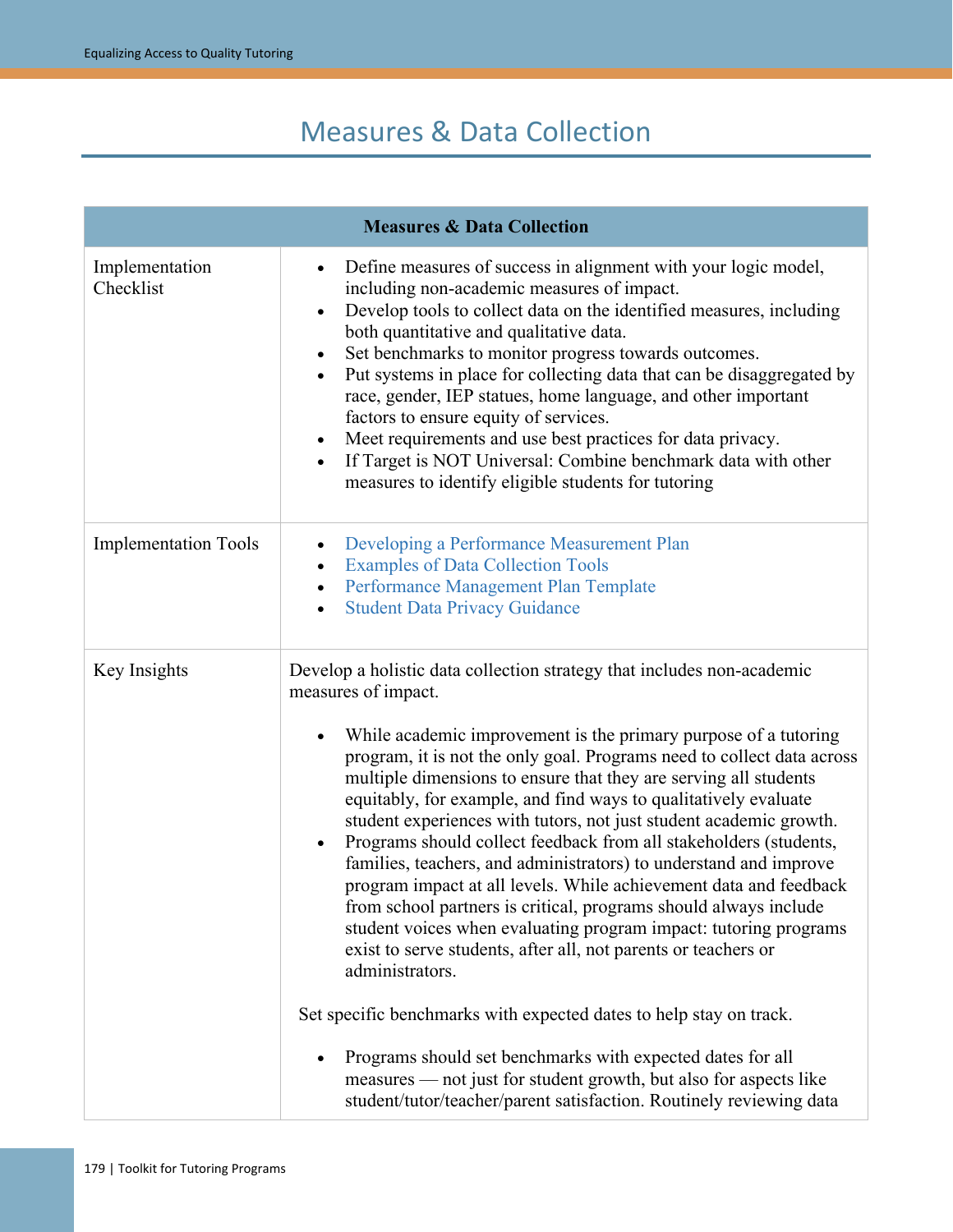and comparing it to benchmarks helps programs understand where they are on-track or off-track; this is critical for establishing a datato-action cycle of insights and iterative improvements.

Align routine assessments with session targets (and, ideally, with classroom curriculum).

- Well-aligned, routine assessments can help programs quickly identify student knowledge gaps and target upcoming sessions to meet specific student needs as they emerge.
- For formative assessments to result in more student learning, tutors need time and support to review the assessment and formulate a plan to address each student's needs.

Develop systems for visualizing data for stakeholders.

- Programs should develop in-house capability for distilling data so that information can be presented in a digestible and actionable format. Some programs may have databases and utilize software such as [Tableau](https://www.tableau.com/) to visualize data, while other programs that operate at a smaller scale may find it sufficient to store data in welldesigned Google spreadsheets.
- Ultimately, the method chosen for visualizing data should allow for users to sort the data and easily extract insights.
- Programs should regularly gather feedback on their data collection and visualization systems and improve upon these as part of their continuous improvement processes.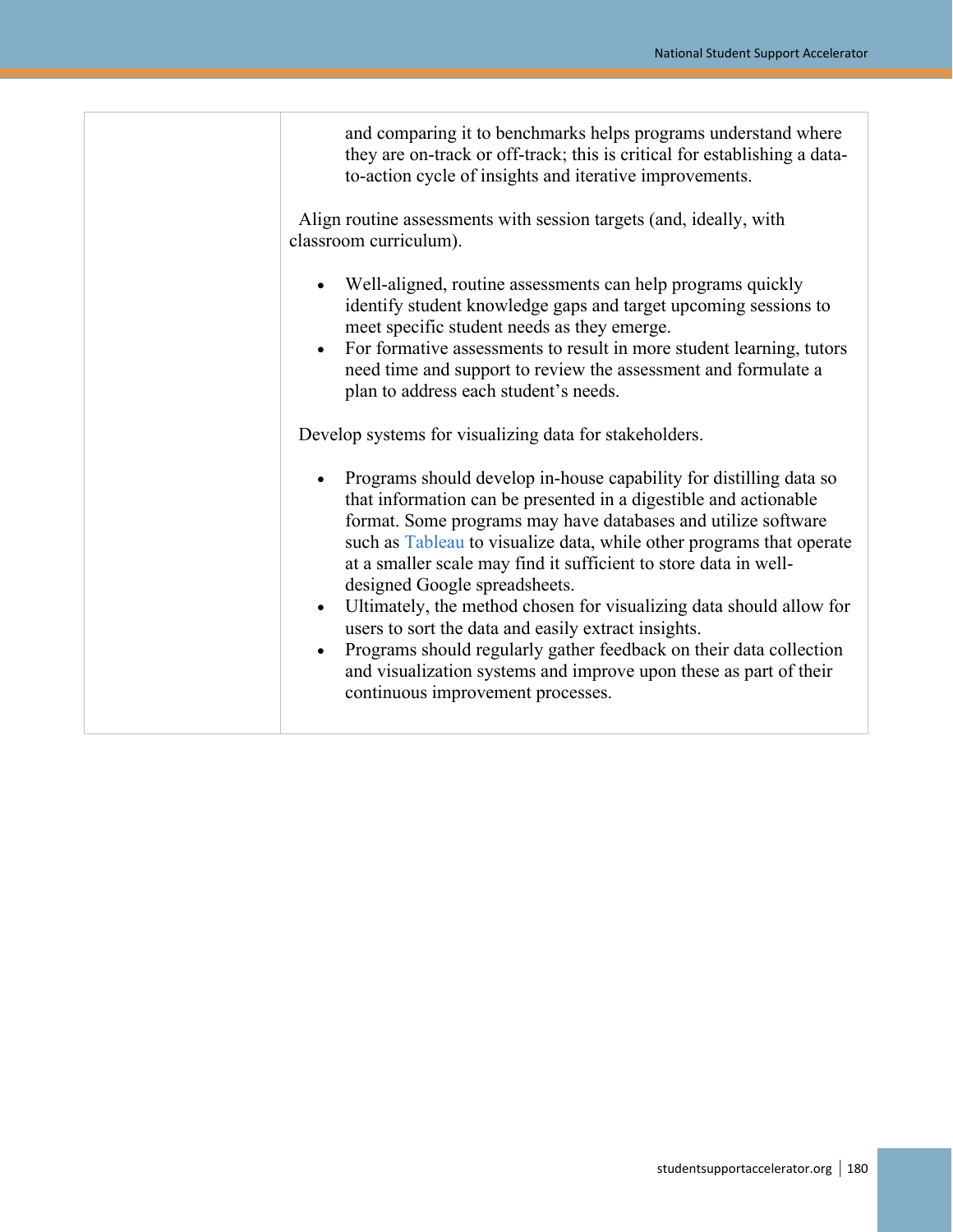# Developing a Performance Measurement Plan

#### <span id="page-2-0"></span>**What is a Performance Measurement Plan?**

A Performance Management Plan outlines how to assess a program's progress towards making the desired Impact defined in its Logic Model, complete with key benchmarks to hit by specific dates. It is a reusable, consistent roadmap for finding rigorous answers to questions like "Are we on track?" or "What are we doing well?" or "How can we improve?"

#### **Why is a Performance Measurement Plan important for a tutoring program?**

A clear Performance Measurement Plan lets you make improvements in a targeted, strategic way. It allows your program to:

- Measure progress towards tutoring goals and build in opportunities for reflection.
- Make important information more accessible and digestible by gathering it all in one place.
- Avoid reinventing data collection strategies every year.
- Know exactly how to structure and populate your data collection tools (e.g. what survey questions to ask).
- Set up an integrated way for your organization to intentionally review, tweak, learn, and improve its entire tutoring program year after year.
- Make annual updates to improve upon the program's underlying Logic Model.
- Preserve information architecture and maintain implementation quality as your program expands and/or founding staff are promoted from their original roles.

#### **What are the prerequisites for designing a good Performance Measurement Plan?**

Before developing specific measures for a program, it is critical to clearly define your Logic Model, which articulates with specificity how the design of a program relates to its goals. Metrics should never exist for their own sake. Instead, every metric your program measures should shed light on whether a specific Action laid out in your Logic Model is being implemented effectively enough to actually create its intended Outputs and Impact. Make sure you check out the resources for Developing a Logic Model before going any further into this toolkit.

#### **What are the components of a Performance Measurement Plan?**

- Logic Model Element: The specific aspect of your program you're measuring; either the Short-Term Impact or the Outputs outlined in your Logic Model.
- Measures: The criteria that define success; your indicators of whether a step in your Logic Model was implemented and achieved the expected results.
- Tools: The methods you're using to capture information for analysis; your procedures for collecting the data necessary to assess progress towards measures.
- Performance Expectations: The benchmarks you want to hit by a certain date; your prediction of expected progress towards measures at each stage.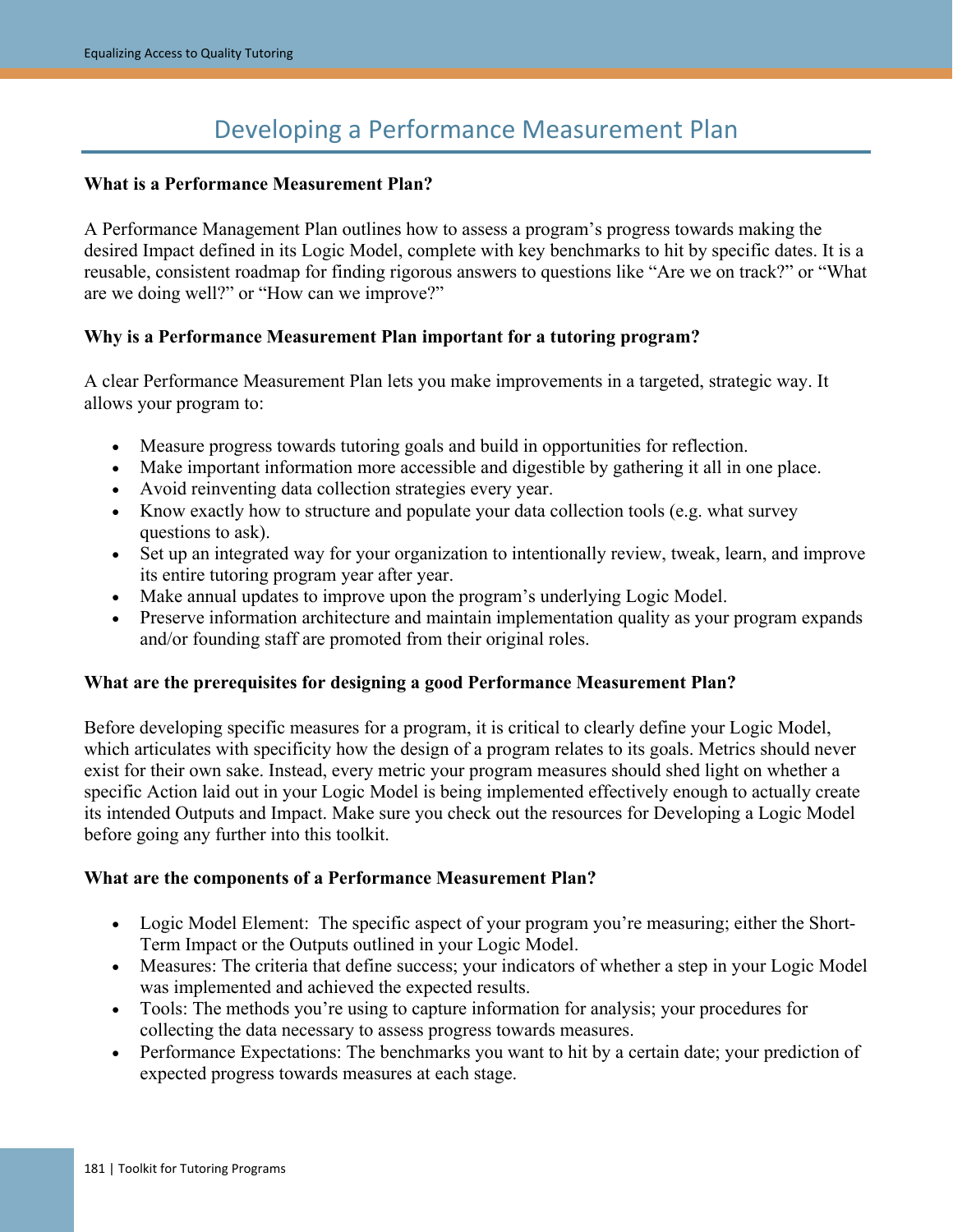#### **How to Develop a Performance Measurement Plan**

- Start with your completed Logic Model.
	- o Extract the intended Impacts (Short-Term, Intermediate, or Long-Term) that will measure End-of-Program Impact. Use these for impact measures.
	- o Extract the intended Outputs that you will use to track progress and performance throughout the program. Use these for monitoring measures.
- For each element (whether it is an Impact or an Output) determine whether you want to gauge the quality of that element and/or the quantity of that element. List measures that would define success in this aspect of the program, potentially by formalizing and systematizing those that are already in use by your team.
- Delineate the tool that you will use for tracking progress and performance. See a list of types of data collection and analysis tools [here.](https://studentsupportaccelerator.org/tutoring/examples-data-collection-tools)
- Note the time and/or frequency (or cadence) when you anticipate reviewing performance on each of the listed measures.
- With reference to past performance, performance of peer organizations, or cited research, set expectations for each indicator at each relevant time interval.

#### **Checklist for Assessing a Performance Measurement Plan**

- Are your measures aligned with the actual information you want to capture? Will they give you a complete overview of everything that matters to you?
- Are your measures feasible to implement? Are they efficient to collect, embedded in regular work routines, and minimally disruptive to everyday work?
- Are your measures consistent and accurate in their ability to reveal variation in the quality of your program's implementation and effect on students?
- Are there any redundant measures trying to capture the same information? Are all of them actually necessary? If not, which ones could you cut?

#### **Example Performance Measurement Plan: End-of-Program Impact**

A core function of a Performance Measurement Plan is assessing your program's impact after it ends. If your program takes place throughout the school year, its End-of-Program Impact goal will usually align with your [Logic Model's Short-Term Impact goal.](https://studentsupportaccelerator.org/tutoring/logic-model-guidance-and-template) Below is an example portion of a Performance Measurement Plan outlining impact measures for a tutoring program serving 9th grade students (the same program featured in the [example Logic Model\)](https://studentsupportaccelerator.org/tutoring/logic-model-guidance-and-template#example-logic-model).

Students have increases in test scores, GPA, and other academic achievements this year

| <b>Logic Model Element:</b><br><b>Short-Term Impact</b><br>Goals                | <b>End of Program</b><br><b>Measures</b>               | <b>Tool</b>               | Performance<br><b>Expectation</b>       |
|---------------------------------------------------------------------------------|--------------------------------------------------------|---------------------------|-----------------------------------------|
| <b>Students have</b><br>increases in test<br>scores, GPA, and<br>other academic | Growth in baseline<br>assessment<br>Improvement in GPA | End-of-Year<br>Assessment | 90% of students meet<br>expected growth |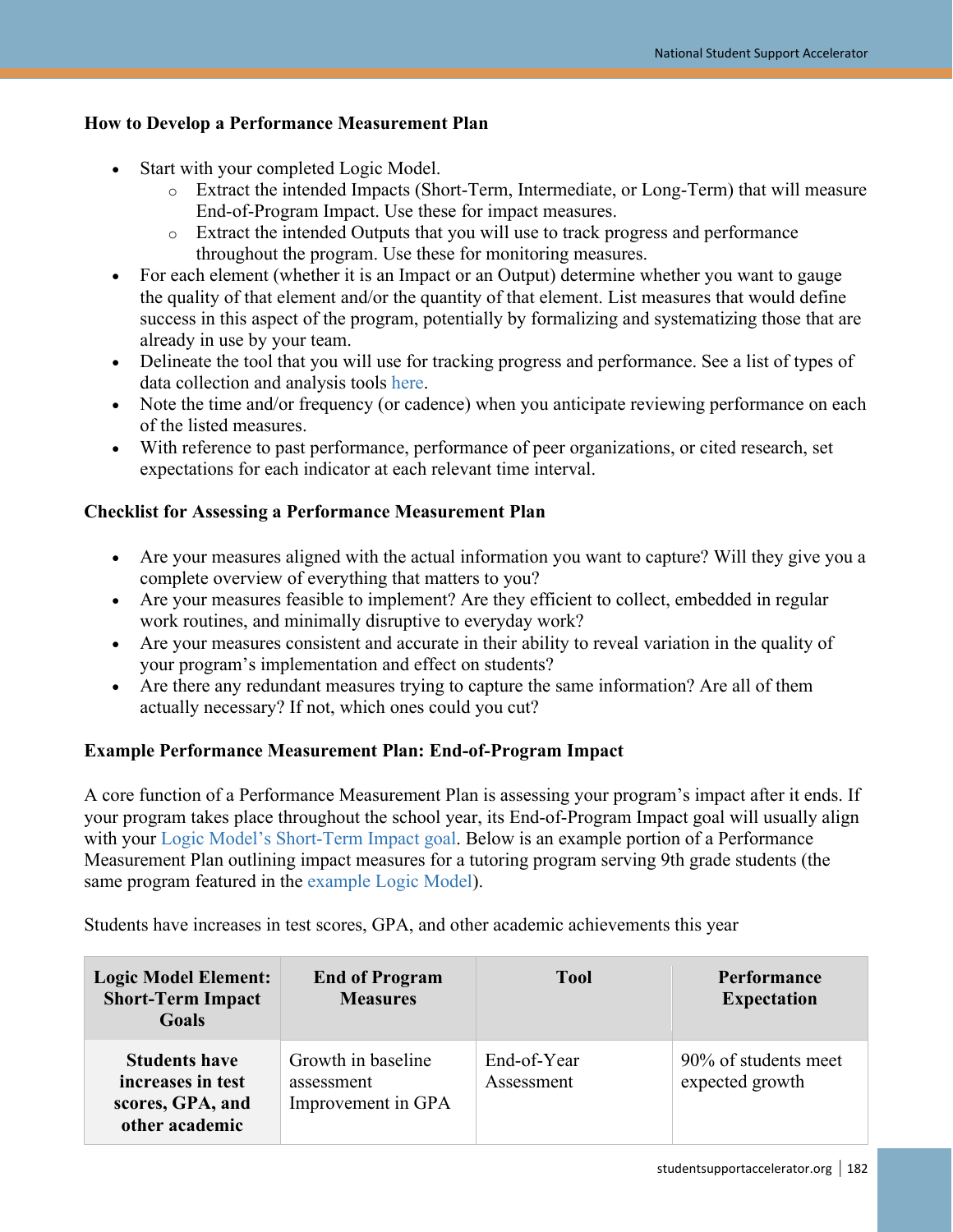| achievements this<br>vear                                                                        |                                                                                                                                                                                                          |                    |                                                          |
|--------------------------------------------------------------------------------------------------|----------------------------------------------------------------------------------------------------------------------------------------------------------------------------------------------------------|--------------------|----------------------------------------------------------|
| <b>Students report</b><br>positive experiences<br>throughout the<br>program                      | Students enjoyed<br>attending<br>tutoring Students feel<br>they have done better<br>in school because of<br>the tutoring<br>sessions Students<br>report that tutoring was<br>a welcoming space           | End-of-Year Survey | Responses average 4.0<br>or higher on a 5-point<br>scale |
| Students gain a sense<br>of self-efficacy                                                        | Students feel confident<br>in their ability to learn<br>difficult<br>content Students feel<br>the tutoring program<br>has equipped them with<br>the skills necessary to<br>be successful in any<br>class | End-of-Year Survey | Responses average 4.0<br>or higher on a 5-point<br>scale |
| Students, families,<br>teachers, and schools<br>are satisfied with the<br>tutoring program       | Student, Parent,<br>Teacher, and<br><b>Administrator Net</b><br>Promoter Scores <sup>1</sup>                                                                                                             | End-of-Year Survey | Net Promoter Score <sup>1</sup><br>$+40$                 |
| <b>Tutors are satisfied</b><br>with their experience<br>and become Net<br>Promoters <sup>1</sup> | <b>Tutor Net Promoter</b><br>Scores <sup>1</sup>                                                                                                                                                         | End-of-Year Survey | Net Promoter Score <sup>1</sup><br>$+40$                 |

<sup>1</sup>Net Promoter Score is a measurement tool to calculate satisfaction. It is calculated based on responses to the question "*How likely is it that you would recommend our company/product/service to a friend or colleague?*" Find out more on how to calculate Net Promoter Score in [this article.](https://www.qualtrics.com/experience-management/customer/net-promoter-score/)

#### **Example Performance Measurement Plan: Progress Monitoring**

While End-of-Program measures can illustrate effectiveness retroactively, far more important are the monitoring measures (aligned with your Logic Model's Outputs) that help your program stay on track towards its goals. Below is an example portion of a plan outlining ongoing, more frequent monitoring measures.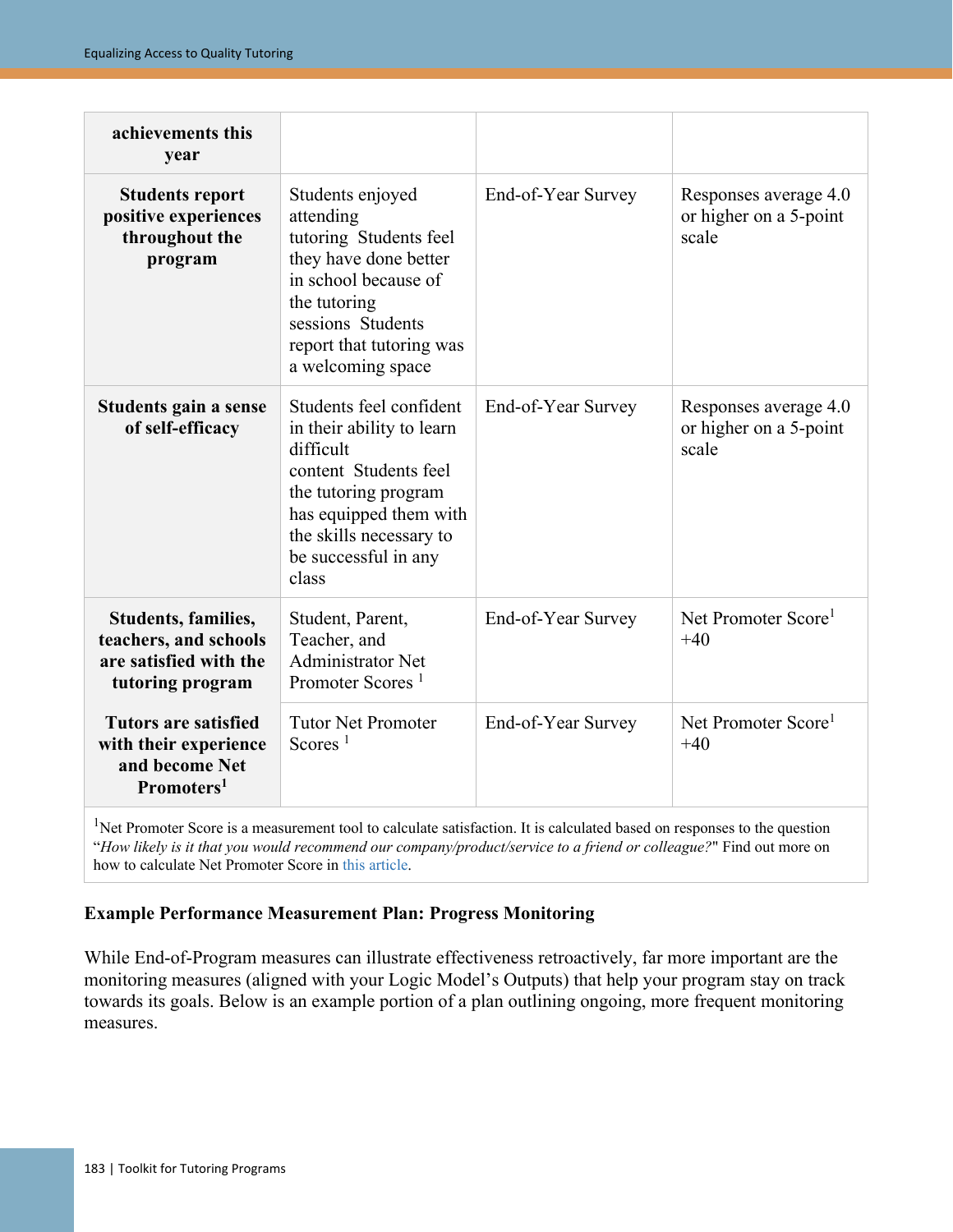| Program<br><b>Outputs Goals</b>                 | Sub-Area                                | <b>Measures</b>                                                                                                                                                                                                                                                      | <b>Tool</b>         | Data<br><b>Collection</b><br>Cadence | Performance<br><b>Expectation</b>                            |
|-------------------------------------------------|-----------------------------------------|----------------------------------------------------------------------------------------------------------------------------------------------------------------------------------------------------------------------------------------------------------------------|---------------------|--------------------------------------|--------------------------------------------------------------|
| <b>Quality Tutor</b><br>Training and<br>Support | Pre-Service<br>Training                 | Tutors report:<br>• Training helped<br>build the skills to<br>be an effective<br>tutor<br>• Training reinforced<br>the importance of<br>holding students to<br>high academic<br>expectations<br>• Clarity of<br>expectations for<br>delivering effective<br>tutoring | Survey              | After<br>Training                    | Responses<br>average 4.0 or<br>higher on a 5-<br>point scale |
|                                                 | Ongoing<br>Support                      | Tutors report:<br>• Training helped<br>build skills to be an<br>effective tutor<br>• Training reinforced<br>the importance of<br>holding students to<br>high academic<br>expectations                                                                                | Survey              | Quarterly                            | Responses<br>average 4.0 or<br>higher on a 5-<br>point scale |
|                                                 | Satisfaction                            | Tutors report that<br>they would<br>recommend this<br>tutoring program to a<br>qualified friend                                                                                                                                                                      | Survey              | Mid-Year<br>End-of-<br>Year          | Net Promoter<br>Score <sup>2</sup> of $+40$                  |
|                                                 | Coaching<br>Implementation              | Average number of<br>coaching sessions                                                                                                                                                                                                                               | Coaching<br>Records | Ongoing<br>Average                   | Biweekly<br>coaching                                         |
| Quality<br>Sessions                             | <b>Strong Session</b><br>Implementation | • Tutor implements<br>the full session<br>structure<br>• Tutor correctly<br>facilitates content                                                                                                                                                                      | Rubric              | Monthly                              | Tutor earns a 3<br>on rubric strand<br>X by date Y           |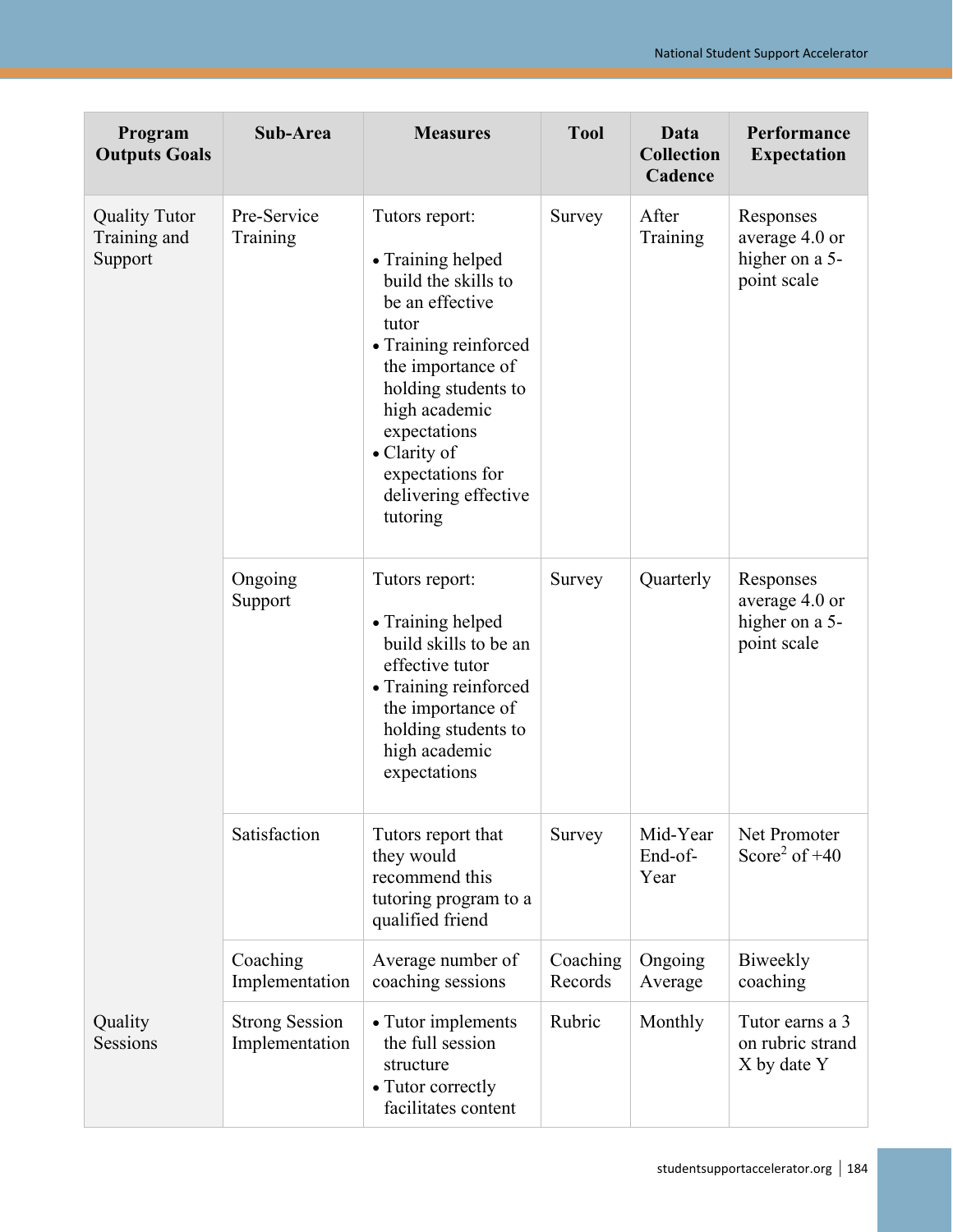|                                | • Tutor uses<br>appropriate<br>questioning<br>strategies          |                |           |                                                              |
|--------------------------------|-------------------------------------------------------------------|----------------|-----------|--------------------------------------------------------------|
| Daily Mastery<br>of Content    | Students master<br>daily session<br>objectives with this<br>tutor | Exit<br>Ticket | Daily     | 80% of students<br>master<br>objective                       |
| <b>Strong</b><br>Relationships | Students report<br>trusting this tutor                            | Survey         | Quarterly | Responses<br>average 4.0 or<br>higher on a 5-<br>point scale |
| Attendance                     | Students attend this<br>tutor's sessions<br>regularly             | Record         | Weekly    | 90%<br>Attendance                                            |
| Teacher-Tutor<br>Communication | Teachers report<br>effective<br>communication with<br>this tutor  | Survey         | Quarterly | Responses<br>average 4.0 or<br>higher on a 5-<br>point scale |

 $2$ Net Promoter Score is a measurement tool to calculate satisfaction. It is calculated based on responses to the question "How likely is it that you would recommend our company/product/service to a friend or colleague? Find out more on how to calculate Net Promoter Score i[n this article.](https://www.qualtrics.com/experience-management/customer/net-promoter-score/)

[Click here to download the Performance Management Plan Template.](https://studentsupportaccelerator.org/sites/default/files/Performance%20Measurement%20Plan%20Template%20-%20Template.pdf)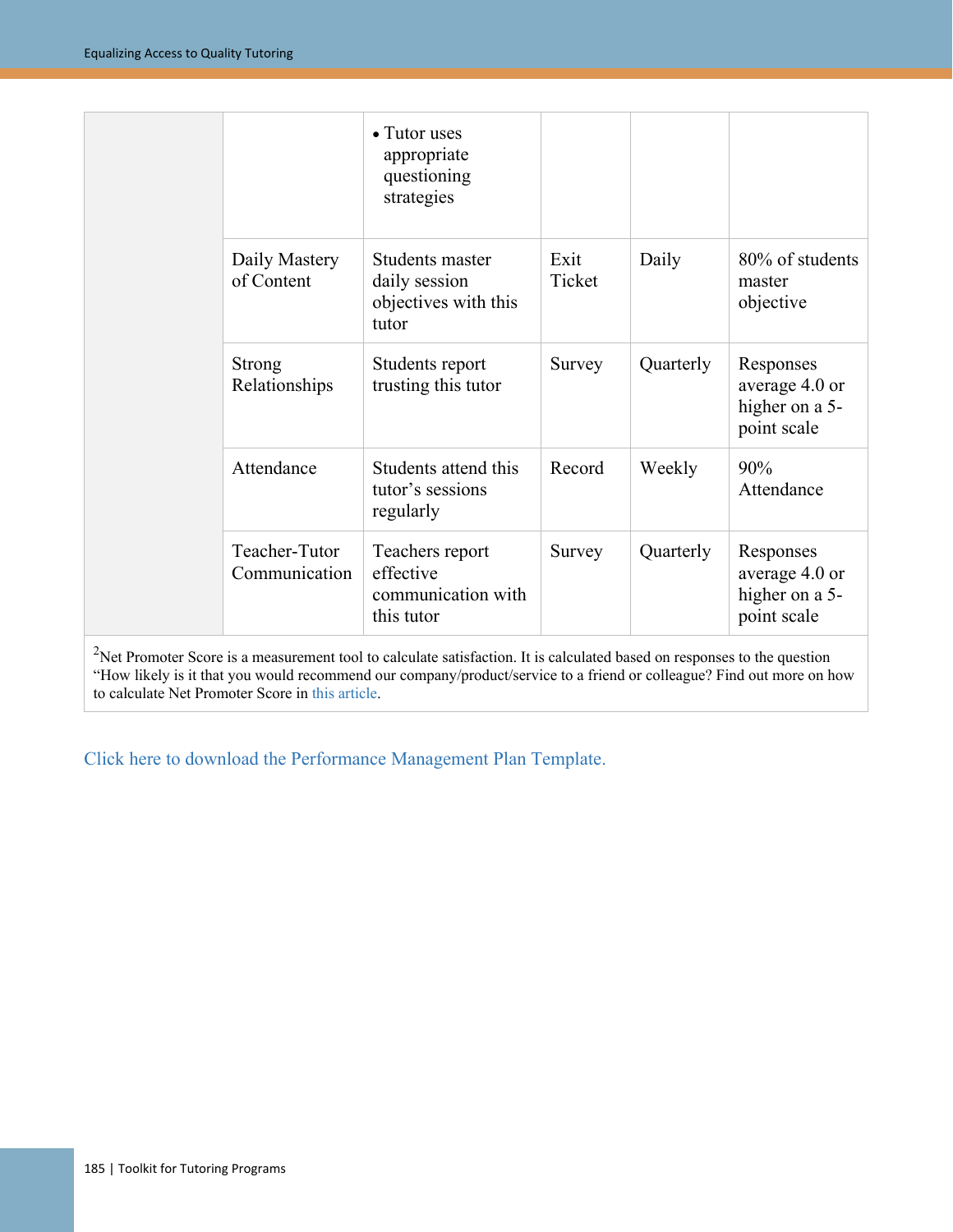# Examples of Data Collection Tools

#### <span id="page-7-0"></span>**Which of these tools do I need?**

Before selecting data collection tools, define your program's [Logic Model,](https://studentsupportaccelerator.org/tutoring/logic-model-guidance-and-template) which articulates with specificity how the design of a program relates to its goals, and outline a Performance Measurement Plan aligned to that model. Your Measurement Plan defines how you will measure your program's success, and thus determines what data you need to collect.

#### **Table of Contents**

Listed below are examples of the types of data collection tools a program could use and guidance about when to use them. These are just examples; ultimately, your program's data collection tools should be tailored based on your Performance Measurement Plan.

| <b>Tool</b>                                                                           | <b>Description</b>                                                                                                                                                                                                 | <b>Implementation Considerations</b>                                                                                                                                                                                                                                                                                                                                           |
|---------------------------------------------------------------------------------------|--------------------------------------------------------------------------------------------------------------------------------------------------------------------------------------------------------------------|--------------------------------------------------------------------------------------------------------------------------------------------------------------------------------------------------------------------------------------------------------------------------------------------------------------------------------------------------------------------------------|
| Administrative<br>Records and<br>Checklists                                           | Documentation of services.<br>Typically used to record<br>and demonstrate<br>compliance.                                                                                                                           | Helpful to capture data related to<br>implementation fidelity<br>Will help you to understand which of<br>the actions outlined in the Logic<br>Model actually happened in practice<br>and which did not                                                                                                                                                                         |
| <b>Rubrics</b>                                                                        | Granular performance<br>measurements (e.g. tutor<br>effectiveness or student<br>performance) across a set of<br>consistent standards.                                                                              | Makes standards clear, giving people<br>$\bullet$<br>a roadmap for improvement<br>Significant time must be invested in<br>$\bullet$<br>norming with those using the rubric to<br>ensure consistent application across<br>evaluations<br>Can be used to measure and<br>$\bullet$<br>communicate complex levels of<br>student learning in a rigorous and less-<br>subjective way |
| <b>Surveys</b><br>Student<br>Parent<br>$\bullet$<br>Teacher<br>Administrator<br>Tutor | Instruments for collecting<br>information from<br>individuals regarding the<br>impact and experience of<br>the tutoring program. Best<br>used for measuring<br>satisfaction or shifts in<br>efficacy and mindsets. | Allows you to compare subjective<br>experiences across different people in<br>a standardized, quantifiable, and<br>rigorous way<br>Easy to administer at any scale<br>(especially digitally)                                                                                                                                                                                   |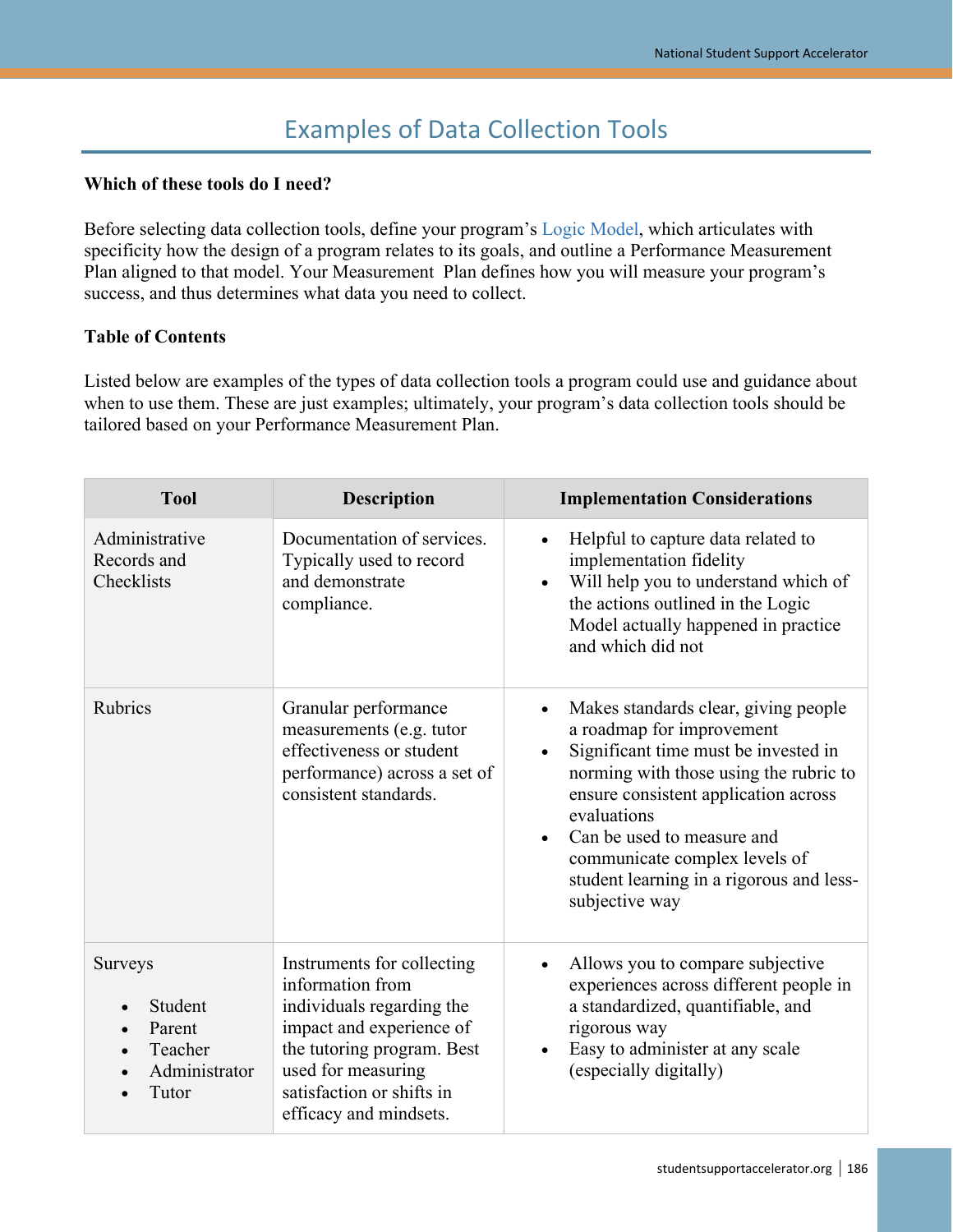|                                               |                                                             | Harder to ensure completion,<br>especially if sending out to teachers,<br>school administrators, etc.<br>Due to standardization, doesn't<br>always highlight nuance<br>For student surveys, make sure to<br>consider student age, vocabulary, self-<br>awareness, and intellectual maturity<br>when designing the survey<br>Systems should be set-up to capture<br>survey responses (e.g., Google<br>spreadsheets, a database system, etc.)<br>so that responses can be easily<br>disaggregated across lines of<br>difference (race, gender, IEP status,<br>school site, etc.) to ensure equity in<br>experience with tutoring<br>Should include both progress-<br>monitoring surveys implemented a<br>few times throughout the program and<br>end-of-program surveys. Monitoring<br>surveys help programs to get a pulse<br>check from all stakeholders and adjust<br>course, while end-of-program surveys<br>help programs to summarize their<br>end-of-year impact. The cadence of<br>surveys should be determined in the<br>Performance Measurement Plan. |
|-----------------------------------------------|-------------------------------------------------------------|---------------------------------------------------------------------------------------------------------------------------------------------------------------------------------------------------------------------------------------------------------------------------------------------------------------------------------------------------------------------------------------------------------------------------------------------------------------------------------------------------------------------------------------------------------------------------------------------------------------------------------------------------------------------------------------------------------------------------------------------------------------------------------------------------------------------------------------------------------------------------------------------------------------------------------------------------------------------------------------------------------------------------------------------------------------|
| Interviews                                    | Assessments to understand<br>motivations and<br>experiences | Can allow a program to better<br>understand nuanced perspectives<br>Time-consuming at scale, so will<br>likely need to rely on a representative<br>sample, which does not include all<br>participants                                                                                                                                                                                                                                                                                                                                                                                                                                                                                                                                                                                                                                                                                                                                                                                                                                                         |
| Student Work or<br><b>Session Assessments</b> | Products or assignments<br>completed by the student         | Provides a more robust way to<br>understand student learning<br>Can be more subjective; tutors need<br>more training for consistency<br>Takes significant time to evaluate                                                                                                                                                                                                                                                                                                                                                                                                                                                                                                                                                                                                                                                                                                                                                                                                                                                                                    |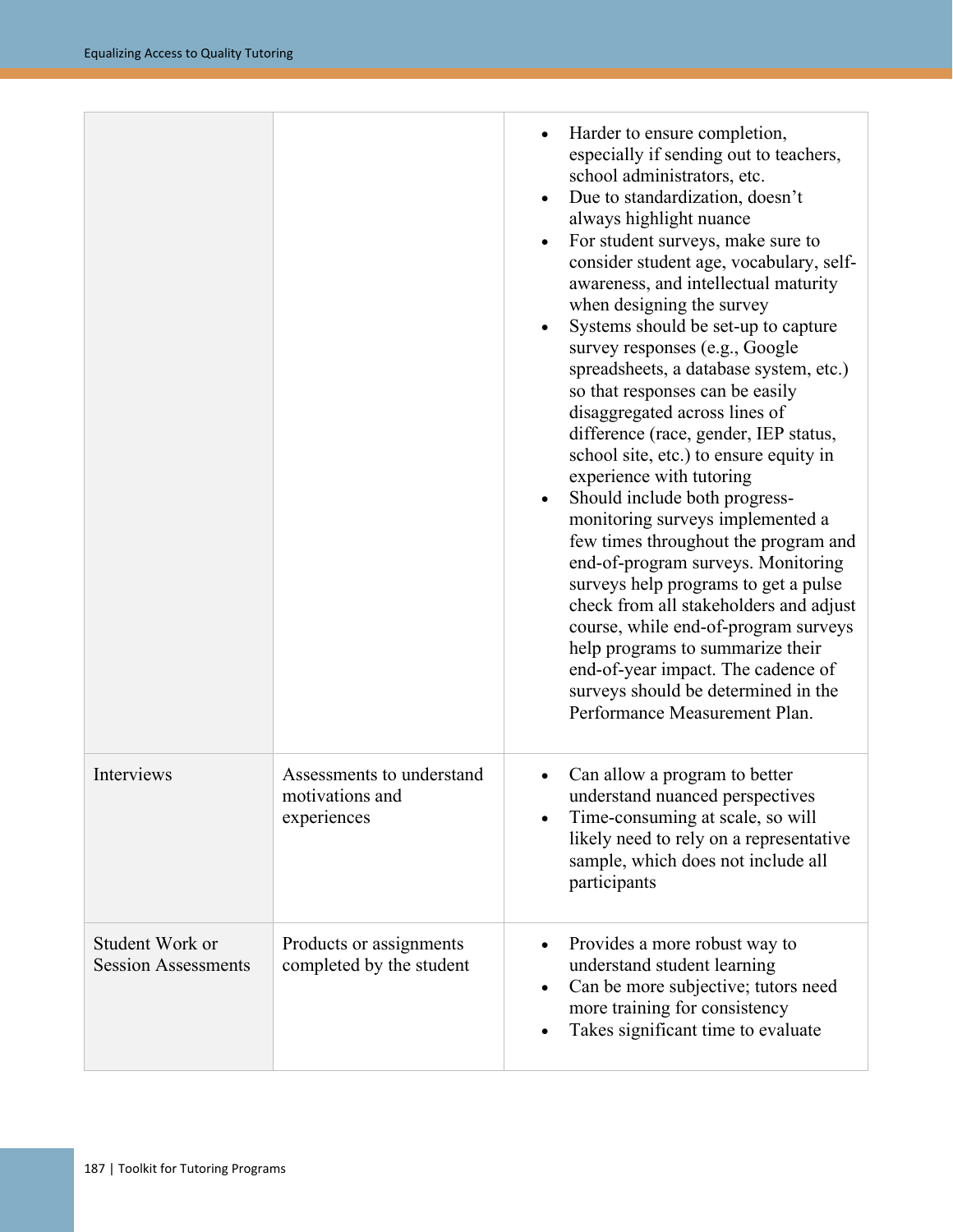| Standardized<br>Assessments | Tools that ask the same<br>questions to assess student<br>mastery of the content. | Allows tutors to compare student<br>$\bullet$<br>mastery and reach a granular<br>understanding of student achievement<br>with minimal manual grading<br>Difficult to measure complex learning<br>$\bullet$<br>via multiple-choice questions<br>If not using an off-the-shelf<br>$\bullet$<br>assessment, work needs to be invested<br>in developing the tool so that it is<br>consistent across tutors |
|-----------------------------|-----------------------------------------------------------------------------------|--------------------------------------------------------------------------------------------------------------------------------------------------------------------------------------------------------------------------------------------------------------------------------------------------------------------------------------------------------------------------------------------------------|
|-----------------------------|-----------------------------------------------------------------------------------|--------------------------------------------------------------------------------------------------------------------------------------------------------------------------------------------------------------------------------------------------------------------------------------------------------------------------------------------------------------------------------------------------------|

## **Administrative Records and Checklists**

#### **What are administrative records and checklists for?**

Administrative records typically collect information about tutoring dosage, such as session attendance per student. Checklists are more versatile, and can both be used to facilitate and to document completion of any routine task.

These tools help program supervisors keep track of what has already been done and what still needs to be completed. They are particularly helpful for collecting data on the implementation of services; this data can then be compared against your program's Logic Model and Measurement Plan to see which of your intended actions actually happened in practice. If your program achieves results you did not expect (either negative or positive), it is critical to understand why. For example, if your tutoring did not produce the intended impact, you need to know whether this was because of a fault in your Logic Model or because the model you designed wasn't what actually got implemented.

#### **Example Checklist**

This example checklist is for an in-school tutoring program to ensure a site administrator has followed all of the steps for starting the school year at a new partner school. Each item begins with a specific action verb to facilitate implementation.

#### **Site administrator has completed the following steps by September 30:**

- **Identified** tutoring space within the partner school
- **Reserved** tutoring space within the partner school
- **Developed** schedules for tutoring with school administrators
- **Provided** tutors access to school resources (email address, keys, copies)
- **Identified** the school data liaisons
- **Developed** a school culture plan with collaboration from school administration for integrating tutors into school culture
- **Obtained** all necessary signatures on partnership Memorandum of Understanding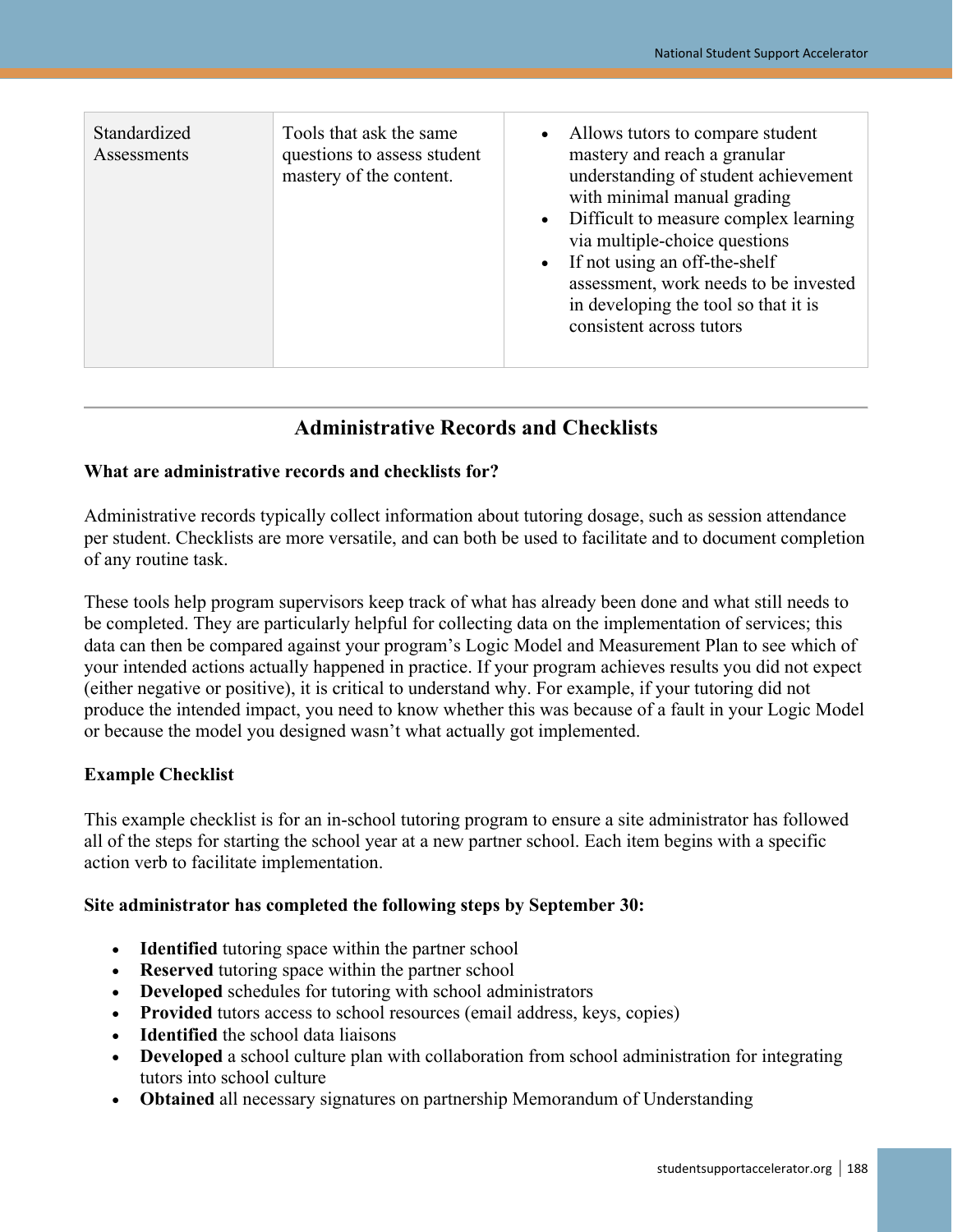- **Confirmed** that all students in the program have completed benchmark assessments for targeting tutoring
- **Met with** all collaborating teachers to orient them to the tutoring program
- **Developed** a schedule for regular meetings with collaboration teachers
- **Confirmed** that all parent consent forms have been signed for participating students
- **Developed** a sign-in procedure for tutoring sessions
- **Scheduled** ongoing dates for formal student assessments

## **Rubrics**

#### **What are rubrics for?**

Rubrics in tutoring programs should typically be used for evaluating tutors' effectiveness at facilitating sessions. Some programs may also choose to use rubrics as a method for evaluating student progress as well. Making rubric scores visible to the person being evaluated, whether they are a tutor or a student, helps provide clear goals for improvement. They also hold the evaluator accountable for applying consistent standards to everyone they evaluate, reducing the threat of bias.

#### **Example Rubric**

This is an example of the kind of rubric a program might use to evaluate tutors' effectiveness at facilitating sessions.

| Criteria                                                                         | 1) Lacking                                                                 | 2) Attempting                                                                                                                                                                                                                                                                                                          | 3) Foundational                                                                                                                                                                                                                                                                  | 4) Proficient                                                                                                                            | 5) Exemplary                                                                                                                                                                                                                                                         |
|----------------------------------------------------------------------------------|----------------------------------------------------------------------------|------------------------------------------------------------------------------------------------------------------------------------------------------------------------------------------------------------------------------------------------------------------------------------------------------------------------|----------------------------------------------------------------------------------------------------------------------------------------------------------------------------------------------------------------------------------------------------------------------------------|------------------------------------------------------------------------------------------------------------------------------------------|----------------------------------------------------------------------------------------------------------------------------------------------------------------------------------------------------------------------------------------------------------------------|
| <b>Tutor</b><br>effectively<br>employs<br>tutoring<br>facilitation<br>strategies | The tutor<br>does not<br>employ<br>tutoring<br>facilitation<br>strategies. | The tutor<br>employs a<br>variety of<br>tutoring<br>facilitation<br>strategies;<br>however, their<br>delivery is<br>minimally<br>effective and/or<br>the strategies<br>chosen do not<br>match the<br>content ( <i>i.e.</i><br>strategies<br>chosen are not<br>appropriate for<br>the material<br>being<br>introduced). | The tutor<br>employs a<br>variety of<br>tutoring<br>facilitation<br>strategies;<br>however, their<br>implementation<br>is not entirely<br>effective and/or<br>the strategy<br>chosen does not<br>match the<br>content (e.g., an<br>analogy used is<br>not student-<br>friendly). | The tutor<br>effectively<br>employs<br>tutoring<br>facilitation<br>strategies<br>that are<br>appropriately<br>matched to<br>the content. | The tutor<br>effectively and<br>intentionally<br>employs<br>tutoring<br>facilitation<br>strategies and<br>thoughtfully<br>matches the<br>content to the<br>strategy (e.g.,<br>there is<br>evidence that<br>the needs of<br>specific<br>students were<br>considered). |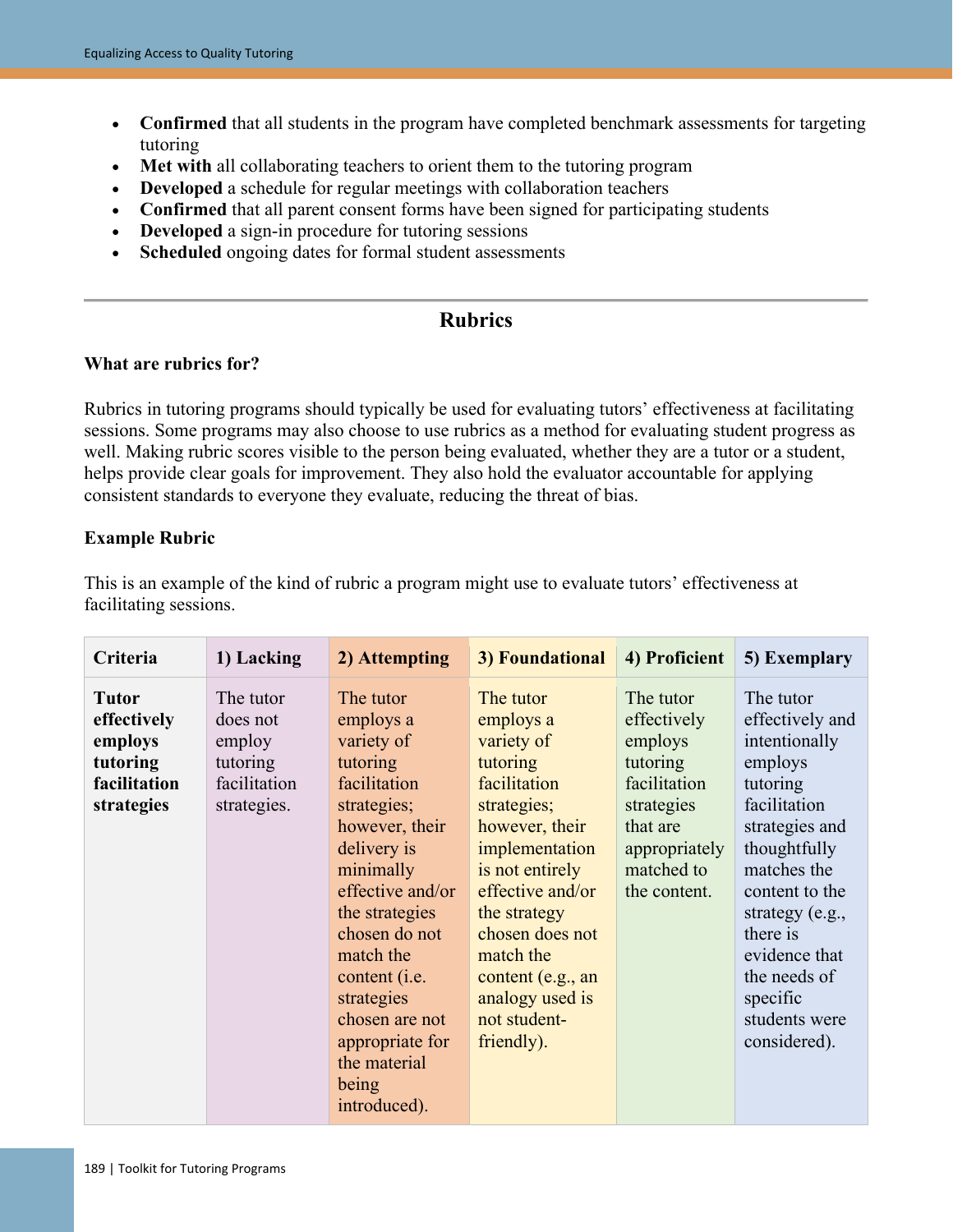| <b>Tutor</b><br>identifies<br>and<br>addresses<br>potential<br>student<br>misconceptio<br>ns or<br>confusions | The tutor<br>does not<br>address<br>student<br>misconceptio<br>ns.                                                                                                     | The tutor<br>attempts to<br>address student<br>misconceptions;<br>however, the<br>misconceptions<br>addressed are<br>not aligned with<br>the session<br>learning goal. | The tutor does<br>not fully address<br>student<br>misconceptions.                                                                                  | The tutor<br>fully<br>addresses<br>student misc<br>onceptions.                                                          | The tutor fully<br>addresses<br>student<br>misconception<br>s and uses<br>them to<br>promote<br>mastery. |
|---------------------------------------------------------------------------------------------------------------|------------------------------------------------------------------------------------------------------------------------------------------------------------------------|------------------------------------------------------------------------------------------------------------------------------------------------------------------------|----------------------------------------------------------------------------------------------------------------------------------------------------|-------------------------------------------------------------------------------------------------------------------------|----------------------------------------------------------------------------------------------------------|
| <b>Tutor</b><br>explains<br>content<br>clearly and<br>correctly                                               | The tutor is<br>unclear in<br>speech<br>delivery<br>and/or does<br>not present<br>the most<br>important<br>points; there<br>are several<br>mistakes in<br>the content. | The tutor<br>includes<br>extraneous<br>information,<br>leading to a<br>lack of clarity<br>and/or there are<br>a few mistakes<br>in the content.                        | The tutor<br>includes some<br>extraneous<br>information that<br>leads to a lack of<br>clarity and/or<br>there is one<br>mistake in the<br>content. | The tutor<br>uses<br>economy of<br>language in<br>delivery and<br>the content<br>explained is<br>clear and<br>succinct. | The tutor uses<br>economy of<br>language; the<br>content is<br>clear, succinct,<br>and explicit.         |

### **Surveys**

#### **What are surveys for?**

Surveys allow you to compare subjective experiences across different people in a standardized, quantifiable, and rigorous way. The goal of a survey is to strike a balance between nuance and simplicity to ensure both usefulness and completion. Surveys can be used to quantify qualitative shifts in experiences and mindsets for all stakeholders in a tutoring program.

It should be clear to respondents whether their responses are confidential and if not, with whom their responses will be shared. Typically, progress-monitoring surveys will include the respondent's name so that tutoring program staff can follow-up with individuals to learn more about their experience, while end-of-program surveys should be anonymous as they are typically used to report out impact data.

## **Example Student Survey**

We would appreciate your feedback on your experience working with our tutors.

Name: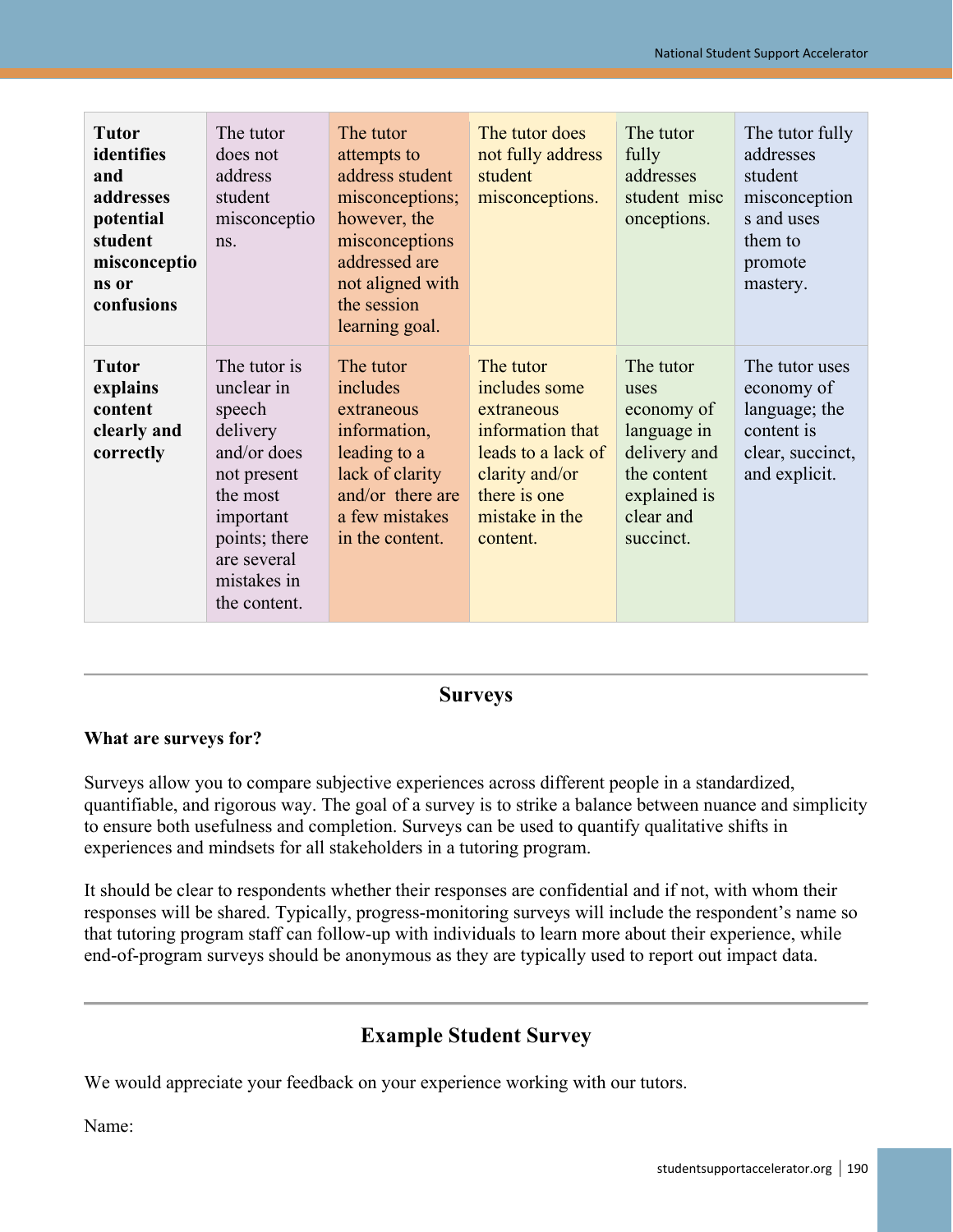School:

| Please check one box per<br>question                                                                         | 1                        | $\overline{2}$             | 3                      | 4                   | 5                         |
|--------------------------------------------------------------------------------------------------------------|--------------------------|----------------------------|------------------------|---------------------|---------------------------|
| How supportive is your tutor?                                                                                | Not at all<br>supportive | A little bit<br>supportive | Somewhat<br>supportive | Quite<br>supportive | Extremely<br>supportive   |
| How often do you understand your<br>tutor's explanations?                                                    | Almost<br>never          | Once in a<br>while         | Sometimes              | Frequently          | Almost all<br>the time    |
| How often does your tutor try a<br>different strategy if you are having<br>trouble understanding the lesson? | Almost<br>never          | Once in a<br>while         | Sometimes              | Frequently          | Almost all<br>the time    |
| How often is the goal for each<br>tutoring session clear to you?                                             | Almost<br>never          | Once in a<br>while         | Sometimes              | Frequently          | Almost all<br>the time    |
| How often does your tutor make<br>you think critically?                                                      | Almost<br>never          | Once in a<br>while         | Sometimes              | Frequently          | Almost all<br>the time    |
| To what extent do you feel that<br>your tutor respects your<br>culture/background?                           | Not at all               | A little bit               | Somewhat               | Quite a bit         | A<br>tremendous<br>amount |
| How respectful is your tutor<br>towards you?                                                                 | Not at all<br>respectful | A little bit<br>respectful | Somewhat<br>respectful | Quite<br>respectful | Extremely<br>respectful   |

How likely are you to recommend this tutoring program to another student?

| Not<br>Very<br>Likely |   |                |   |                |   |                 | Very<br>Likely |   |    |
|-----------------------|---|----------------|---|----------------|---|-----------------|----------------|---|----|
| $\mathbf{1}$          | 2 | $\overline{3}$ | 4 | 5 <sup>5</sup> | 6 | $7\phantom{.0}$ | 8              | 9 | 10 |

What did you like best about tutoring?

 $\mathcal{L}_\mathcal{L}$  , which is a set of the set of the set of the set of the set of the set of the set of the set of the set of the set of the set of the set of the set of the set of the set of the set of the set of the set of

 $\mathcal{L}_\mathcal{L}$  , which is a set of the set of the set of the set of the set of the set of the set of the set of the set of the set of the set of the set of the set of the set of the set of the set of the set of the set of

What ideas do you have about how we could make tutoring better?

## **Example Parent Survey**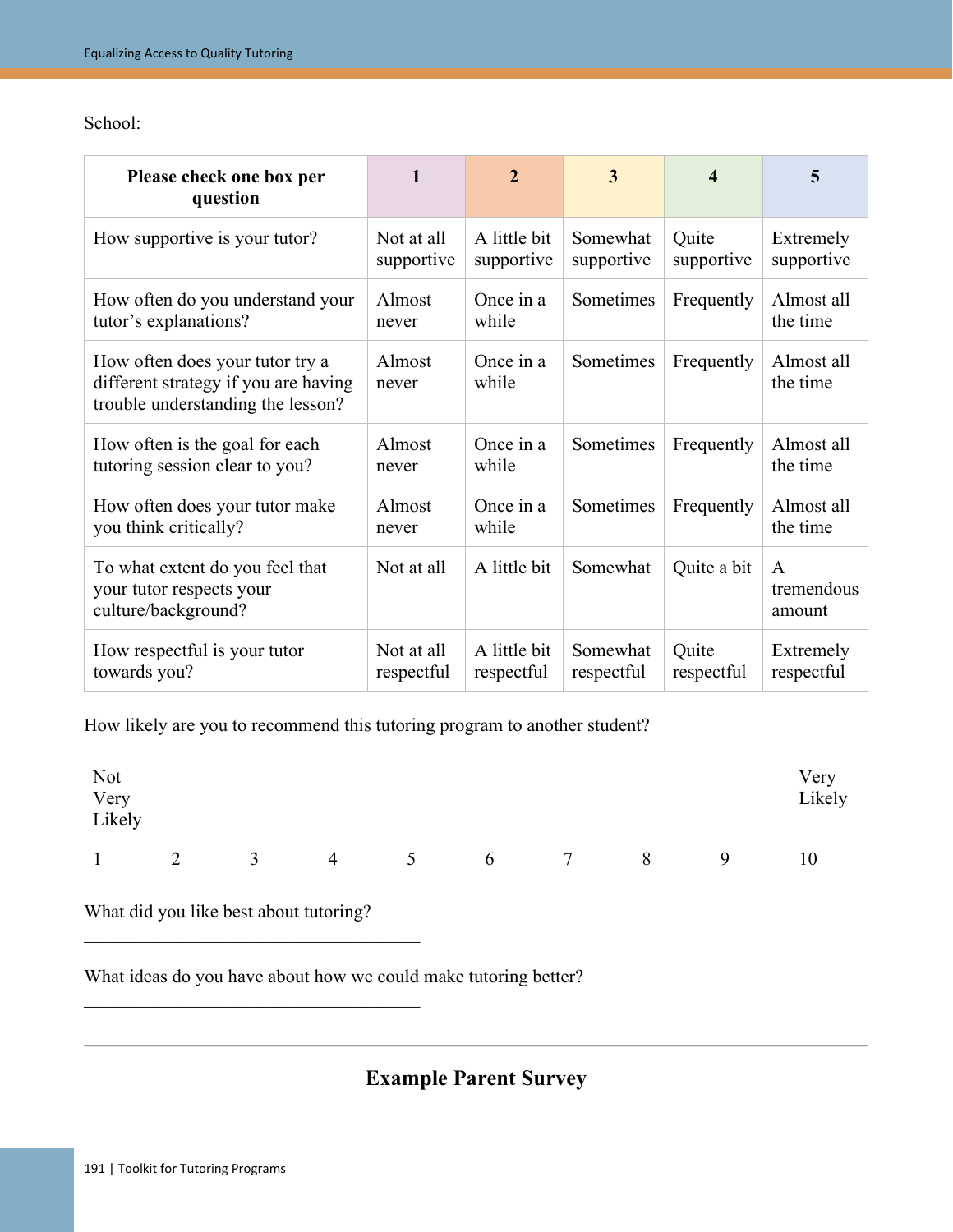We would appreciate your feedback on your child's experience working with our tutors.

Student Name:

Parent Name:

School Name:

| Please check one box per question                                                                     | $\mathbf{1}$            | $\overline{2}$               | 3                     | 4                  | 5                                    |
|-------------------------------------------------------------------------------------------------------|-------------------------|------------------------------|-----------------------|--------------------|--------------------------------------|
| How effective has the tutoring been<br>for your child?                                                | Not at all<br>effective | A little<br>bit<br>effective | Somewhat<br>effective | Quite<br>effective | Extremely<br>effective               |
| To what extent has your child<br>improved academically as a result of<br>tutoring?                    | Not at all              | A little<br>bit              | Somewhat              | Quite a bit        | $\mathsf{A}$<br>tremendous<br>amount |
| How informed do you feel you are on<br>the safety guidelines and policies of<br>the tutoring program? | Not at all<br>informed  | A little<br>bit<br>informed  | Somewhat<br>informed  | Quite<br>informed  | Extremely<br>informed                |
| How effective has your tutor been in<br>communicating your child's<br>academic progress?              | Not at all<br>effective | A little<br>bit<br>effective | Somewhat<br>effective | Quite<br>effective | Extremely<br>effective               |
| How often did your tutor give you<br>strategies to support your child's<br>academic progress at home? | Almost<br>never         | Once in<br>a while           | Sometimes             | Frequently         | Almost all<br>the time               |
| How positive is the relationship<br>between your child and their tutor?                               | Not at all<br>positive  | A little<br>bit<br>positive  | Somewhat<br>positive  | Quite<br>positive  | Extremely<br>positive                |

How likely are you to recommend this tutoring program to another parent?

 $\mathcal{L}_\mathcal{L}$ 

 $\mathcal{L}_\mathcal{L}$ 

| Not<br>Very<br>Likely |   |                    |                |   |   |        |   |   | Very<br>Likely |
|-----------------------|---|--------------------|----------------|---|---|--------|---|---|----------------|
| $\mathbf{1}$          | 2 | $\mathcal{R}$<br>ັ | $\overline{4}$ | 5 | 6 | $\tau$ | 8 | 9 | 10             |

What do you believe has been the biggest success of the tutoring program for your child?

What is the biggest piece of advice you would offer to strengthen the tutoring program?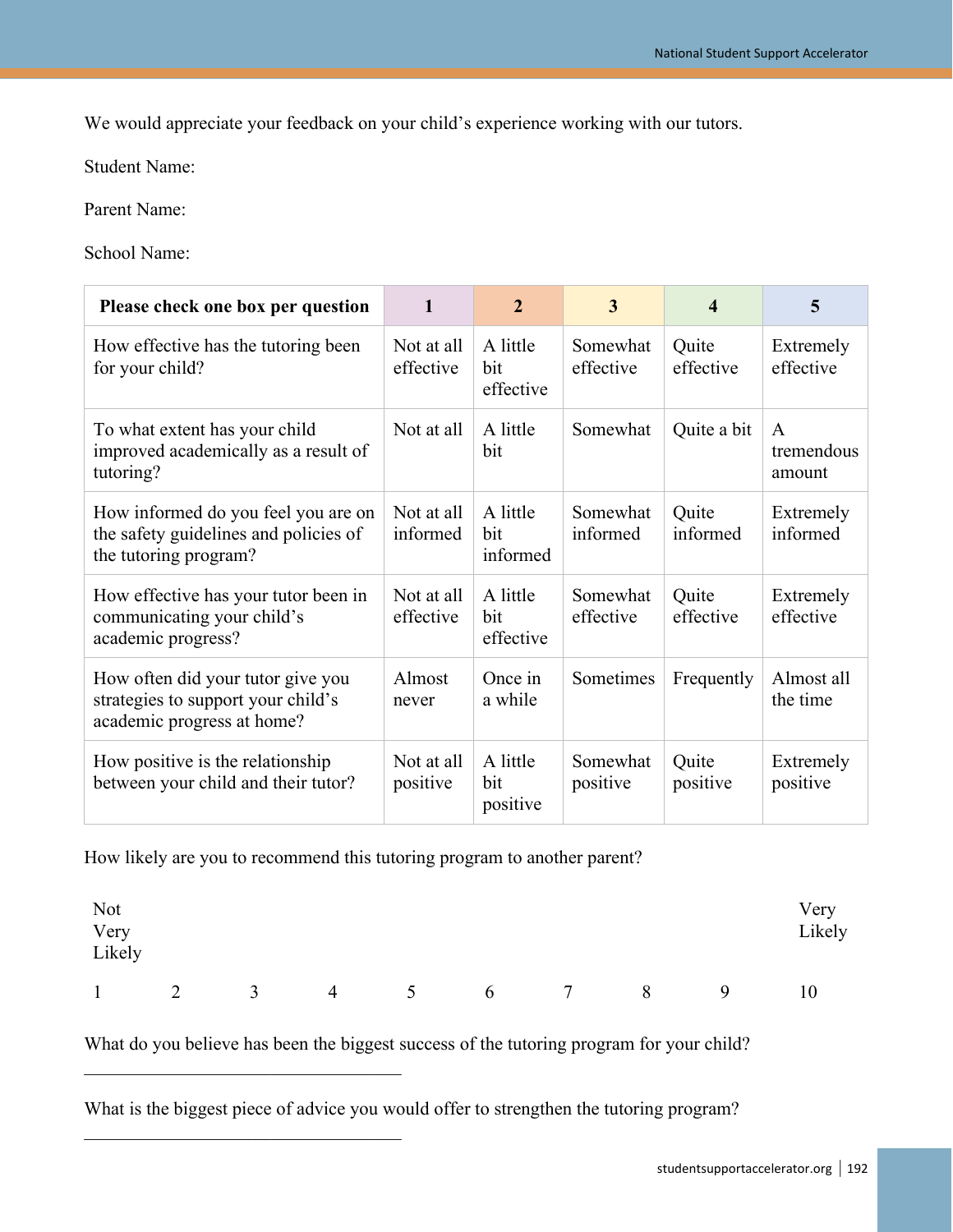## **Example Teacher Survey**

We would appreciate your feedback on your experience working with our tutors.

Teacher Name:

School Name:

| Please check one box per question                                                                          | 1                       | $\overline{2}$               | 3                     | 4                  | 5                                    |
|------------------------------------------------------------------------------------------------------------|-------------------------|------------------------------|-----------------------|--------------------|--------------------------------------|
| How often did sessions focus on the<br>most critical skills that your students<br>needed?                  | Almost<br>never         | Once in<br>a while           | Sometimes             | Frequently         | Almost all<br>the time               |
| To what extent has your child<br>improved academically as a result of<br>tutoring?                         | Not at all              | A little<br>bit              | Somewhat              | Quite a bit        | $\mathsf{A}$<br>tremendous<br>amount |
| How informed do you feel you are on<br>student progress in the tutoring<br>program?                        | Not at all<br>informed  | A little<br>bit<br>informed  | Somewhat<br>informed  | Quite<br>informed  | Extremely<br>informed                |
| How effective were tutors in<br>leveraging data to target sessions<br>with students?                       | Not at all<br>effective | A little<br>bit<br>effective | Somewhat<br>effective | Quite<br>effective | Extremely<br>effective               |
| To what extent do you feel that tutors<br>had strong content knowledge?                                    | Not at all              | A little<br>bit              | Somewhat              | Quite a bit        | $\mathsf{A}$<br>tremendous<br>amount |
| To what extent do you feel that tutors<br>developed effective professional<br>relationships with students? | Not at all              | A little<br>bit              | Somewhat              | Quite a bit        | $\mathsf{A}$<br>tremendous<br>amount |

How likely are you to recommend this tutoring program to another teacher?

| Not<br>Very<br>Likely |                |               |                |                |   |        |   |   | Very<br>Likely |
|-----------------------|----------------|---------------|----------------|----------------|---|--------|---|---|----------------|
| 1                     | $\overline{2}$ | $\mathcal{R}$ | $\overline{4}$ | 5 <sup>5</sup> | 6 | $\tau$ | 8 | 9 | 10             |

What do you believe has been the biggest success of the tutoring program for your students?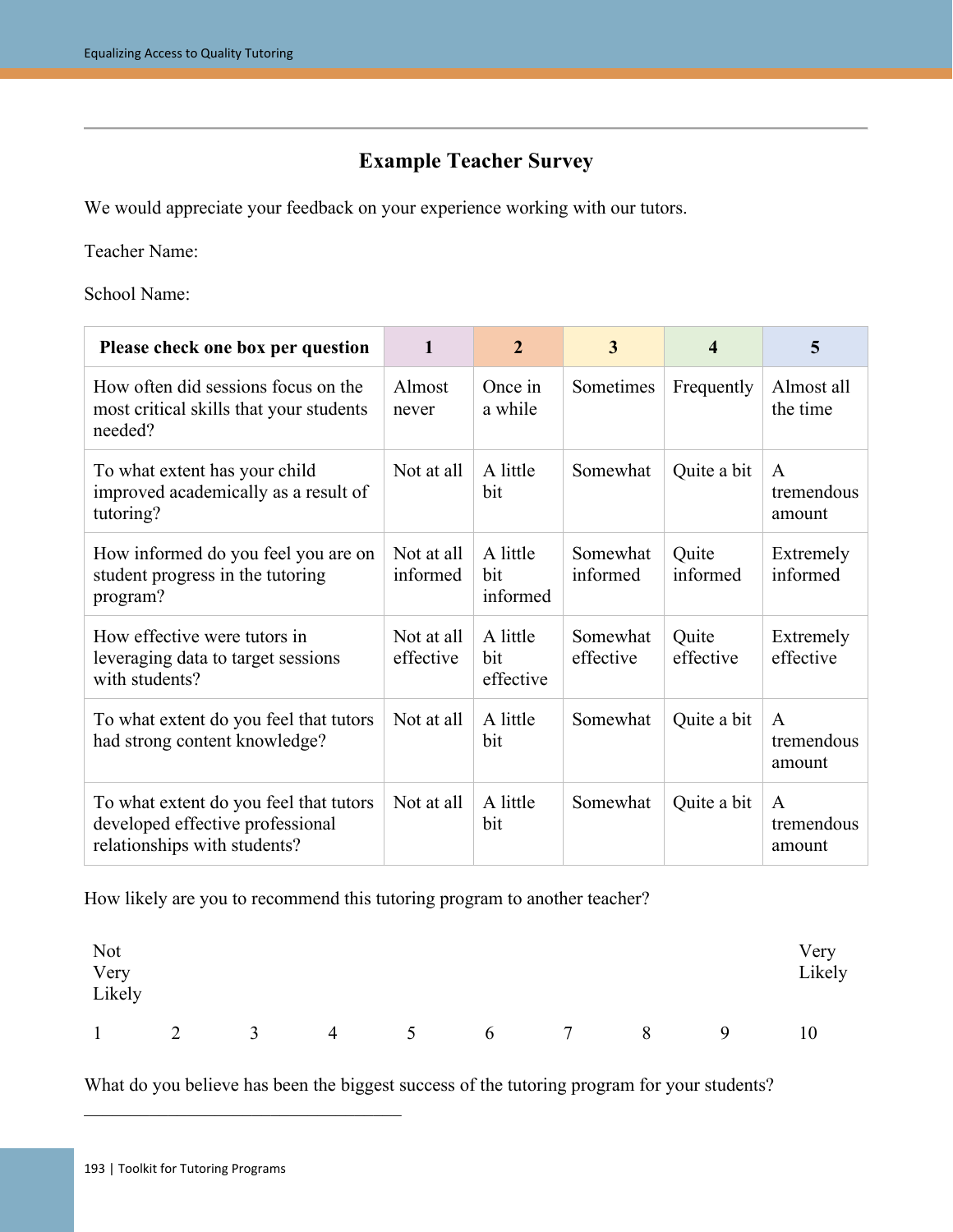What is the biggest piece of advice you would offer to strengthen the tutoring program?

## **Example School Administrator Survey**

We would appreciate your feedback on your experience working with our tutors.

Teacher Name:

 $\mathcal{L}_\mathcal{L}$ 

School Name:

| Please check one box per question                                                                                 | 1                       | $\overline{2}$               | $\overline{\mathbf{3}}$ | $\overline{\bf 4}$ | 5                                    |
|-------------------------------------------------------------------------------------------------------------------|-------------------------|------------------------------|-------------------------|--------------------|--------------------------------------|
| To what extent do you feel that<br>tutoring was valuable to your school?                                          | Not at all              | A little<br>bit              | Somewhat                | Quite a<br>bit     | A<br>tremendous<br>amount            |
| To what extent do you feel that<br>tutoring sessions focused on the most<br>critical skills that students needed? | Not at all              | A little<br>bit              | Somewhat                | Quite a<br>bit     | A<br>tremendous<br>amount            |
| How informed do you feel you are on<br>student progress in the tutoring<br>program?                               | Not at all<br>informed  | A little<br>bit<br>informed  | Somewhat<br>informed    | Quite<br>informed  | Extremely<br>informed                |
| How effective were tutors in<br>leveraging data to target sessions with<br>students?                              | Not at all<br>effective | A little<br>bit<br>effective | Somewhat<br>effective   | Quite<br>effective | Extremely<br>effective               |
| To what extent do you feel that tutors<br>had strong content knowledge?                                           | Not at all              | A little<br>bit              | Somewhat                | Quite a<br>bit     | $\mathsf{A}$<br>tremendous<br>amount |
| To what extent do you feel that tutors<br>developed effective professional<br>relationships with students?        | Not at all              | A little<br>bit              | Somewhat                | Quite a<br>bit     | A<br>tremendous<br>amount            |

How likely are you to recommend this tutoring program to another teacher?

| Not<br>Very<br>Likely |   |                |                |                 |   |        |   |   | Very<br>Likely |
|-----------------------|---|----------------|----------------|-----------------|---|--------|---|---|----------------|
| $\mathbf{1}$          | 2 | $\mathfrak{Z}$ | $\overline{4}$ | $5\overline{)}$ | 6 | $\tau$ | 8 | 9 | 10             |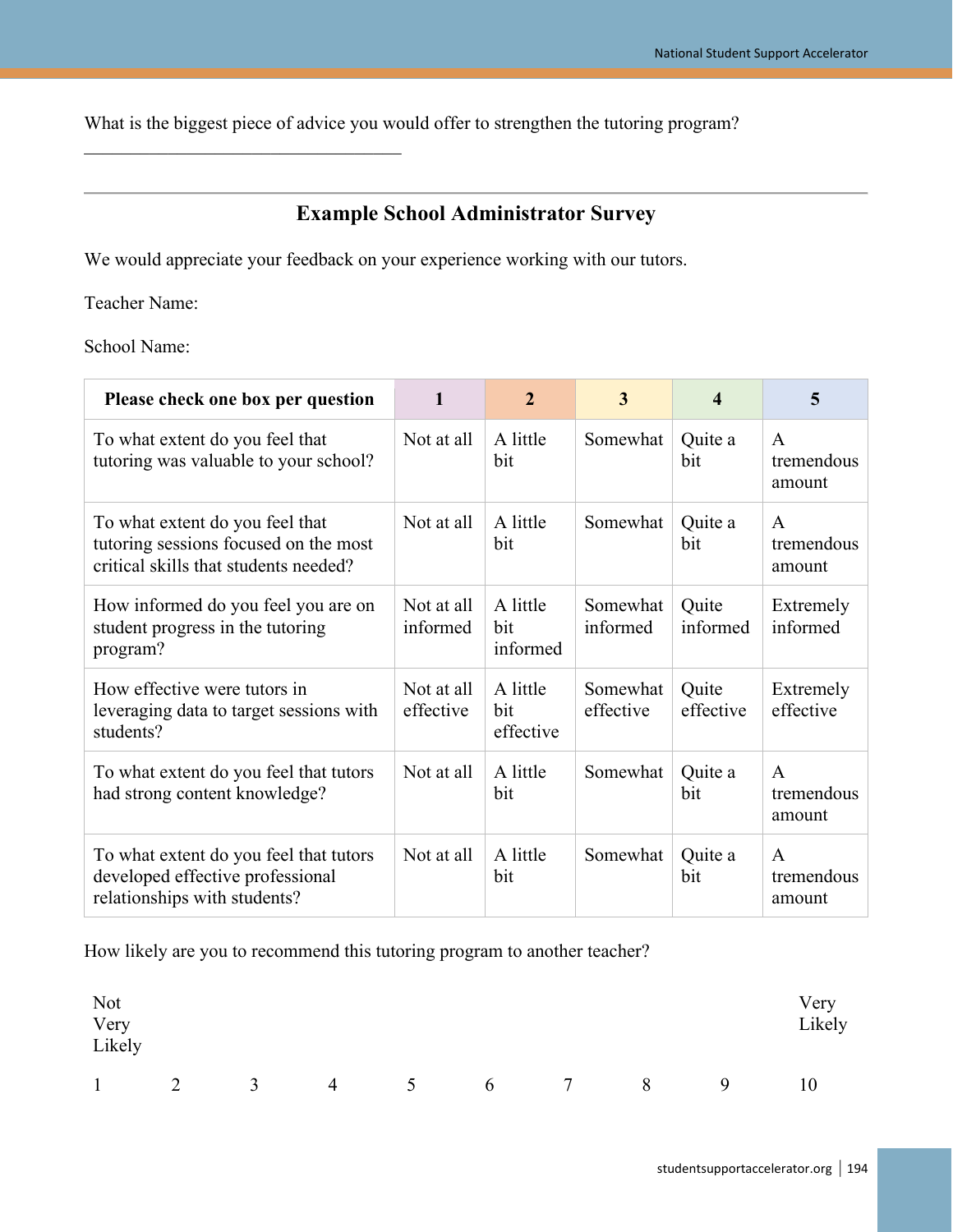$\mathcal{L}_\mathcal{L}$ 

What do you believe has been the biggest success of the tutoring program for your school?

What is the biggest piece of advice you would offer to strengthen the tutoring program?

## **Tutor Surveys**

Below are examples of two types of tutor surveys. The first is a **Training Survey**, the kind your program might give at the end of a training session or professional development event. (Note: When developing surveys aligned to a training or event, you should align them directly with objectives of the training.) The second is a **Pulse Check Survey**, the kind your program might give a few times throughout the cadence of the program to see how your tutors are thinking and feeling.

#### **Example Training Survey**

*(Note: If you choose to use this example as a template, you may choose to remove the bolded descriptor before each question.)*

Tutor Name:

School Name:

| Please check one box per question                                                                                                                    |                            | 2                            | 3                     | 4                  | 5                         |
|------------------------------------------------------------------------------------------------------------------------------------------------------|----------------------------|------------------------------|-----------------------|--------------------|---------------------------|
| <b>Mindsets:</b> How effective was training<br>at building your understanding of the<br>importance of holding high<br>expectations for all students? | Not at<br>all<br>effective | A little<br>bit<br>effective | Somewhat<br>effective | Quite<br>effective | Extremely<br>effective    |
| <b>Mindsets:</b> How excited are you to<br>meet and build relationships with<br>students and partners in our school<br>and communities?              | Not at<br>all<br>excited   | A little<br>bit<br>excited   | Somewhat<br>excited   | Quite<br>excited   | Extremely<br>excited      |
| <b>Content:</b> To what extent did training<br>build your understanding of the<br>content in order to deliver rigorous<br>instruction?               | Not at<br>all              | A little<br>bit              | Somewhat              | Quite a bit        | A<br>tremendous<br>amount |
| <b>Content:</b> To what extent did training<br>help you build skill in the strategies<br>that you will use in the tutoring<br>session?               | Not at<br>all              | A little<br>bit              | Somewhat              | Quite a bit        | A<br>tremendous<br>amount |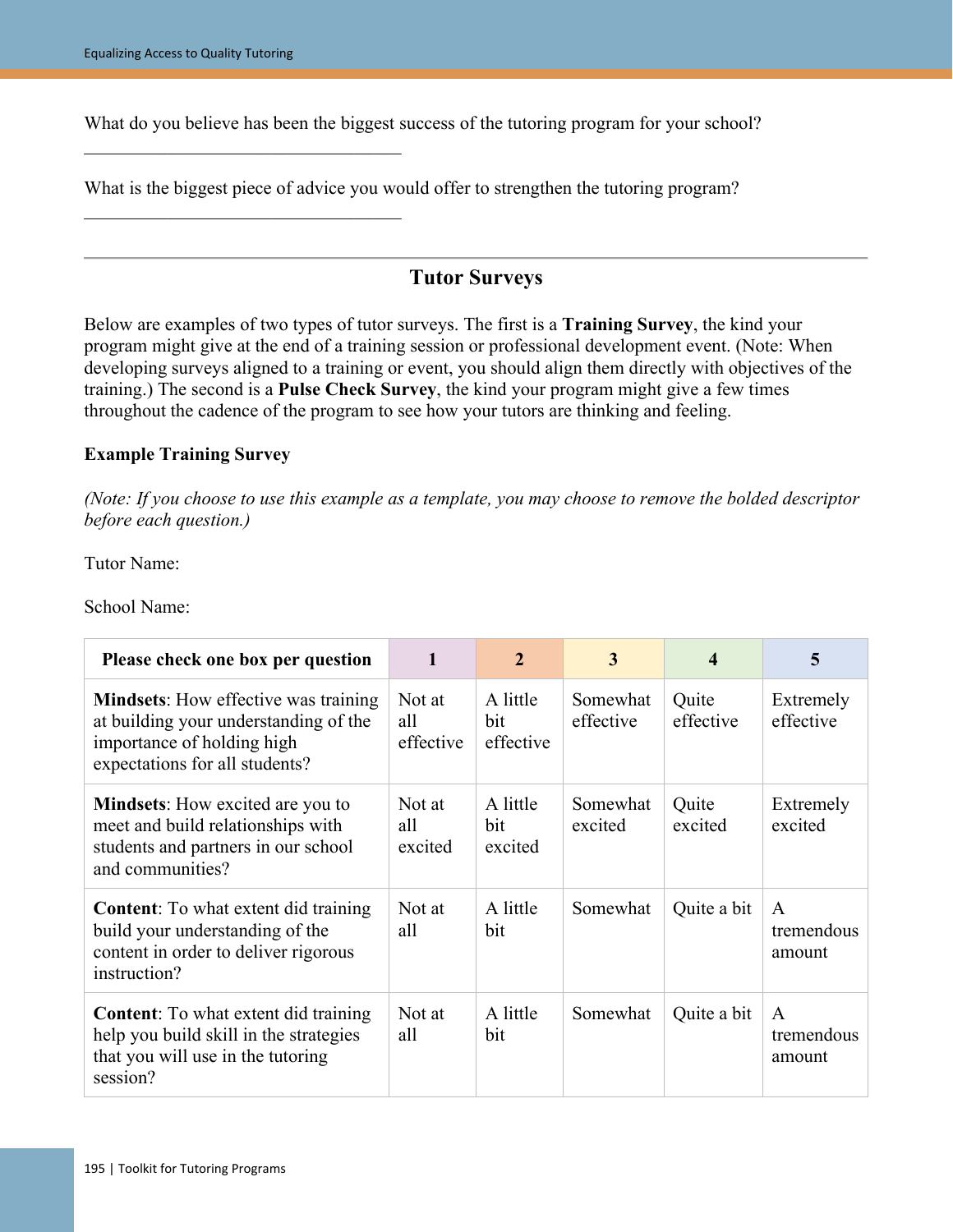| <b>Belief in Effectiveness of Training:</b><br>To what extent do you believe your<br>training experiences are helping you<br>to build the context necessary to start<br>tutoring?                                                | Not at<br>all   | A little<br>bit    | Somewhat  | Quite a bit | A<br>tremendous<br>amount            |
|----------------------------------------------------------------------------------------------------------------------------------------------------------------------------------------------------------------------------------|-----------------|--------------------|-----------|-------------|--------------------------------------|
| <b>Belief in Effectiveness of Training:</b><br>To what extent do you believe your<br>training experiences are helping you<br>to build the skills necessary to start<br>tutoring?                                                 | Not at<br>all   | A little<br>bit    | Somewhat  | Quite a bit | $\mathsf{A}$<br>tremendous<br>amount |
| <b>Culture:</b> How often did training<br>create opportunities for you to build<br>strong relationships with other tutors?                                                                                                       | Almost<br>never | Once in<br>a while | Sometimes | Frequently  | Almost all<br>the time               |
| <b>Logistics:</b> How often did the<br>smoothness of training logistics allow<br>you to engage in daily content in a<br>meaningful way?                                                                                          | Almost<br>never | Once in<br>a while | Sometimes | Frequently  | Almost all<br>the time               |
| <b>Overall Experience:</b> To what extent<br>did the training space create a<br>welcoming environment for you<br>given your background (e.g. race,<br>ethnicity, class, gender identity,<br>sexual orientation, religion, etc.)? | Not at<br>all   | A little<br>bit    | Somewhat  | Quite a bit | $\mathsf{A}$<br>tremendous<br>amount |

How likely are you to recommend this tutoring program to a friend?

| Not<br>Very<br>Likely |                 |   |   |   |             |                |         | Very<br>Likely |
|-----------------------|-----------------|---|---|---|-------------|----------------|---------|----------------|
|                       | $\sqrt{2}$<br>∽ | ◡ | 4 | ັ | $\mathbf o$ | $\overline{ }$ | $\circ$ | 10             |

## **Interviews**

#### **What are interviews for?**

There are two main types of interviews your program should routinely conduct: Exit Interviews and Research Interviews. Exit Interviews aim to ascertain why a student, family, or school decided not to continue receiving tutoring through the program (or why a tutor left their role with the program). These types of interviews can help identify trends and fix short-term problems. Research Interviews usually happen much later, once the program has both student alumni and tutor alumni, to gather data on student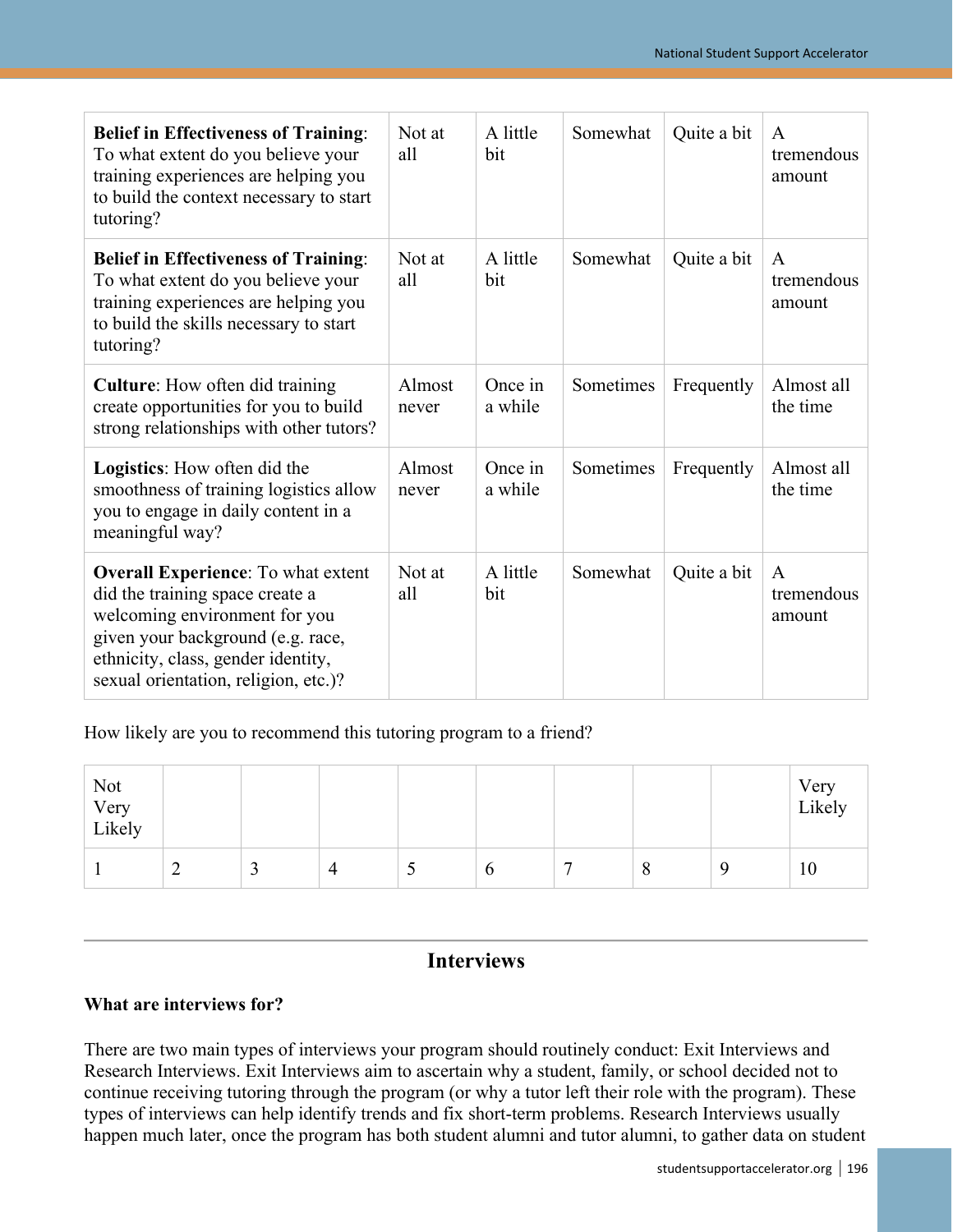and tutor experience of the program and its long-term impact on their academic and professional trajectories.

#### **Example Exit Interview: Parents**

This is an example list of questions from a tutoring program that was trying to determine why some parents withdrew their students from the program's tutoring.

- 1. Why did you decide to leave the tutoring program?
- 2. What did you find to be effective about the tutoring program?
- 3. What did you dislike about the tutoring program?
- 4. How would you describe the quality of communication of your tutor regarding your child's progress? Did you feel informed?
- 5. Has the tutoring program met the expectations you had when you enrolled your student? If so, how? If not, how did it fall short?
- 6. What recommendations do you have for us for continuing to improve our tutoring?

#### **Example Research Interview: Tutor Alumni**

This is an example list of questions from a tutoring program that was curious to learn how they influenced some of their tutors' decisions to pursue careers as teachers.

- 1. What have you been doing professionally since your role as a tutor with our program?
- 2. What attracted you to the opportunity to tutor with our program originally?
- 3. When did you decide to become a teacher? What factors most influenced your decision?
- 4. What supports did our tutoring program provide you for becoming a teacher? Which ones were most valuable? Which were less valuable?
- 5. What (if anything) do you wish had been different about the support our tutoring program provided? Why?
- 6. When you entered the profession, did you notice any differences between you and your peers at your school who were also first-year teachers? What were they?

## **Student Work: Session Assessments (or "Exit Tickets")**

#### **What are session assessments for?**

Reviewing a brief student assessment or an "exit ticket" can help tutors understand whether a student has mastered that session's content. This review can help tutors reflect on the effectiveness of their instruction with specific students, as well as more effectively design future sessions.

Programs may choose to use blended learning software that includes built-in session assessments to measure student mastery of concepts. Some of these session assessments are adaptive, using automated data analysis to tailor their content to each individual student. Find out more about blended learning software and how to use it [here.](https://studentsupportaccelerator.org/tutoring/instruction/session-content#tools)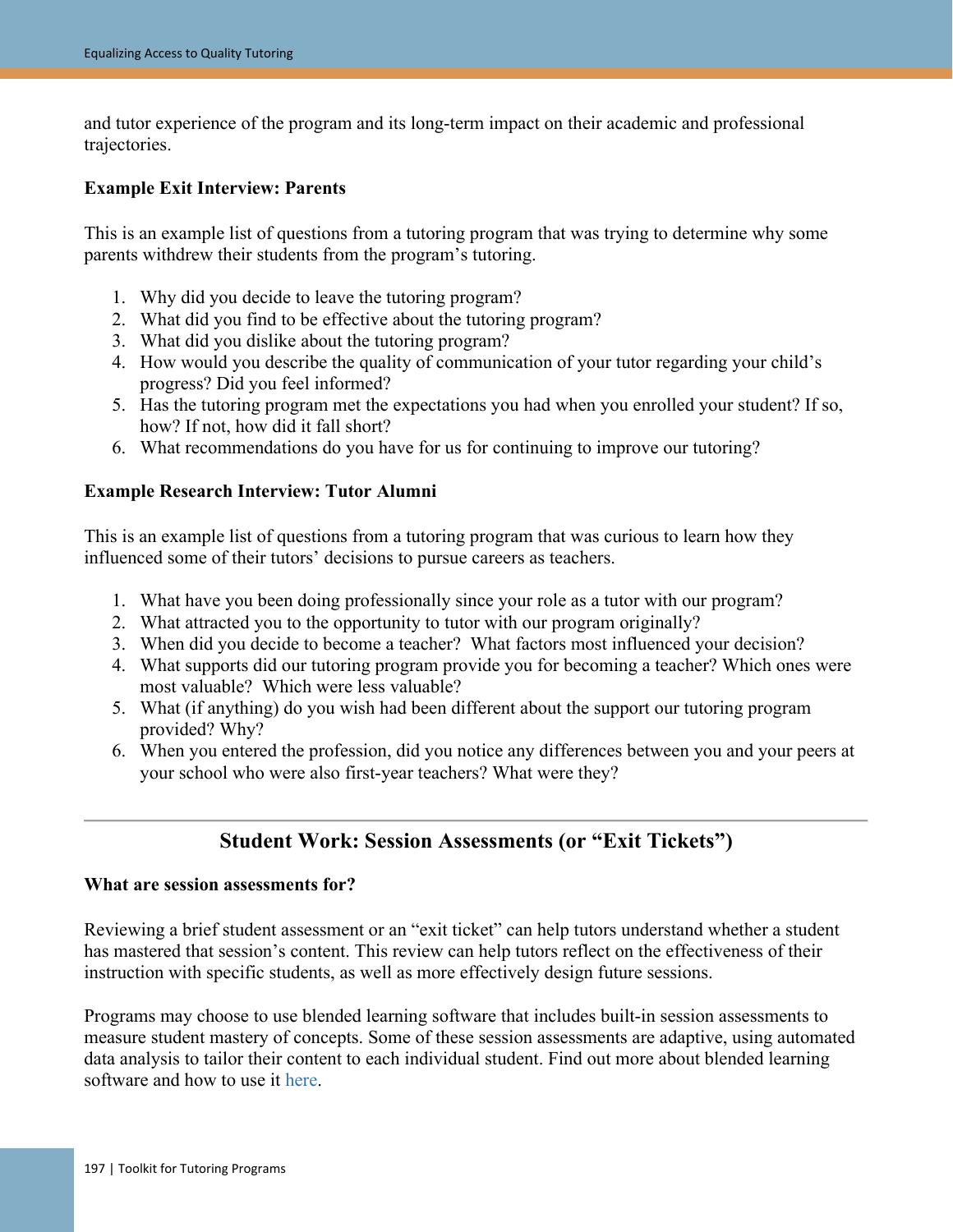#### **Example: Session Assessment**

This "exit ticket" requires students to demonstrate their mastery of a single standard. By requiring students to solve three problems, tutors can adequately identify misconceptions. If students are only given one problem, tutors may incorrectly interpret a precision error as a misconception. The exit ticket also includes a "Student Confidence Box" in which students rate their confidence with the skills assessed. Clear instructions must be shared with students on how to assess their confidence to obtain valid ratings. Tutors and students can work toward improving self-awareness by comparing student confidence to student performance on the task.

| Name:<br><b>4.04 Comprehensive Factoring Review</b> |                       | <b>Confidence:</b>                                     |
|-----------------------------------------------------|-----------------------|--------------------------------------------------------|
|                                                     |                       | Simplify completely and name your factoring method(s): |
| 1.                                                  | $4x^2 - 4x - 48$      | <b>Factoring Method:</b>                               |
| 2.                                                  | $9x^6 - 16a^4$        | <b>Factoring Method:</b>                               |
| 3.                                                  | $12x^6y^2 - 16x^4y^2$ | <b>Factoring Method:</b>                               |

## **Standardized Assessments**

#### **What are standardized assessments for?**

Programs use standardized tests for benchmarking students at the beginning of the tutoring program, measuring progress, and determining which students qualify for Problem-Targeted tutoring services. Consider your context! If your program is collaborating with a school or district, you will likely want to use the same assessments used by the school or district.

#### **Example: Standardized Assessments**

This list provides some common standardized assessments. It is neither exhaustive nor prescriptive: just because an assessment is listed does not mean it will be relevant to your program, nor does an assessment's absence mean it won't be.

| Name of<br><b>Assessment</b> | <b>Description</b>                                                                                                              | <b>Content Area</b> | Grade<br><b>Levels</b> |
|------------------------------|---------------------------------------------------------------------------------------------------------------------------------|---------------------|------------------------|
| <b>STEP</b>                  | Online, formative literacy assessment. Shows<br>student progress through 19 developmental<br>steps towards reading proficiency. | <b>ELA</b>          | $K-5$                  |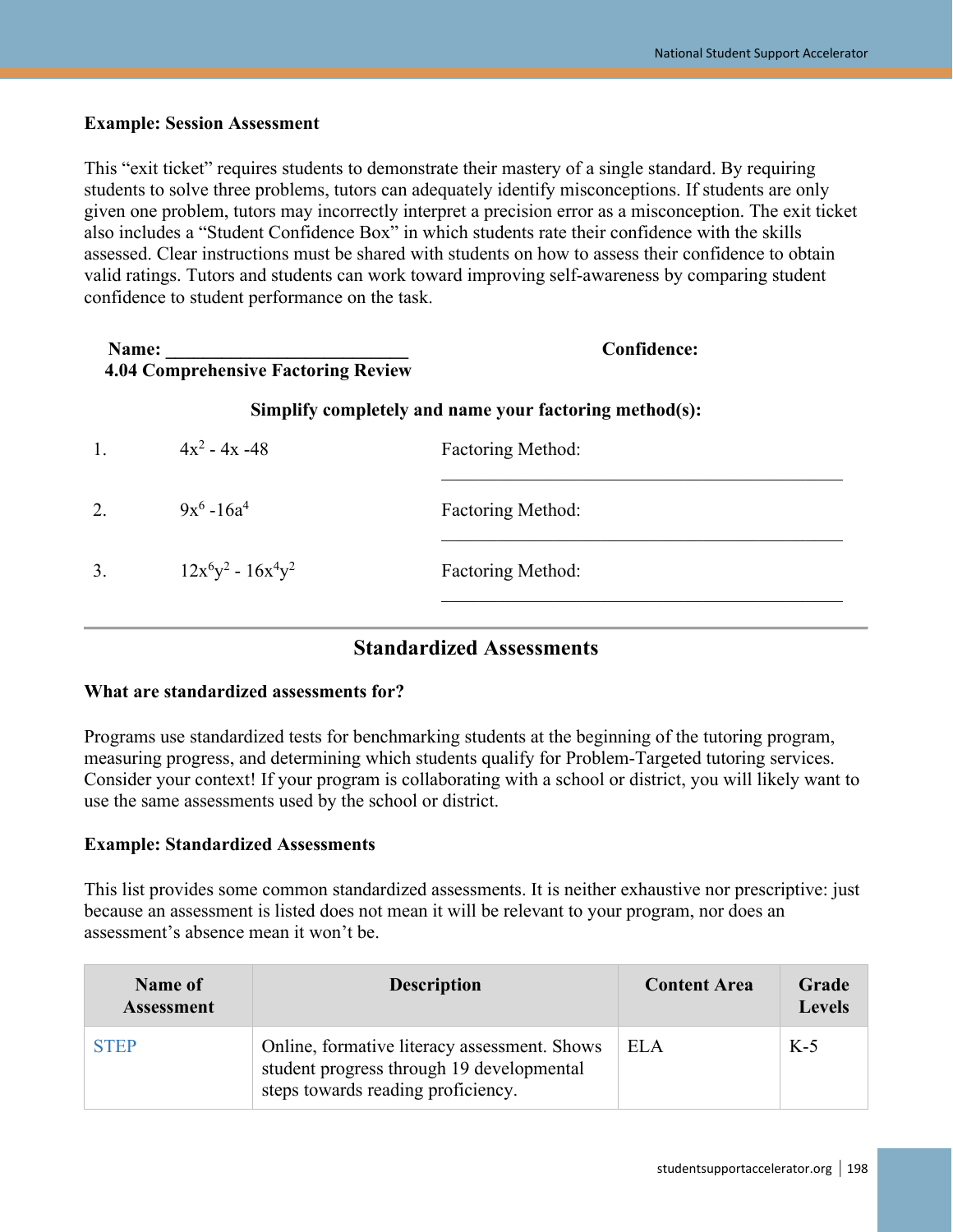| <b>Voyager Sopris</b><br>Learning<br><b>Acadience Reading</b><br>$K-6$ | Formerly known as DIBELS Next. Measures<br>student progress towards early literacy skills.                                                                                                    | <b>ELA</b>       | $K-6$                           |
|------------------------------------------------------------------------|-----------------------------------------------------------------------------------------------------------------------------------------------------------------------------------------------|------------------|---------------------------------|
| <b>DIBELS</b>                                                          | Assesses early literacy skills. Combine with<br>regular benchmark testing, up to three times a<br>year. Identifies students at risk of not meeting<br>end-of-year expectations in reading.    | <b>ELA</b>       | $K-8$                           |
| DRA (Third<br>Edition)                                                 | Identifies students' independent reading level<br>by assessing engagement, oral fluency, and<br>comprehension. Identifies students' Focus for<br>Instruction. Given up to three times a year. | <b>ELA</b>       | $K-8$                           |
| <b>Renaissance STAR</b>                                                | Computer-adaptive assessments. Provides<br>percentile rank, grade equivalent, zone of<br>proximal development, and subdomain scores.                                                          | ELA/Math         | Math: K-<br>12 ELA:<br>$2 - 12$ |
| <b>Edmentum Study</b><br><b>Island Assessments</b>                     | Incorporates formative assessment questions<br>into instruction. Aligns with NY State<br>standards. Integrates with NWEA MAP.                                                                 | ELA/Math         | $K-12$                          |
| <b>Scantron</b><br><b>Assessments</b>                                  | Provides formative, interim, and summative<br>assessments (both online and paper-based).                                                                                                      | ELA/Math         | $K-12$                          |
| Galileo Benchmark<br><b>Assessments</b>                                | Teachers create flexible progress monitoring<br>assessments from an item bank. Administered<br>three times a year. Predicts student<br>achievement on state tests.                            | ELA/Math/Science | $K-12$                          |
| Iready                                                                 | A full Assessment Suite, including<br>Diagnostic, Standards Mastery, Algebra<br>Readiness, Dyslexia Screener, and Oral<br>Fluency Assessments.                                                | ELA/Math         | $K-12$                          |
| Fountas & Pinell                                                       | Used to identify students' independent and<br>instructional reading levels and document<br>student growth. Levels range from A-Z and<br>map to grade levels.                                  | <b>ELA</b>       | $K-12$                          |
| <b>ANET</b> Interim<br><b>Assessments</b>                              | Online teacher platform provides student<br>reports, as well as sample lesson plans and<br>planning tools. Used four times a year.                                                            | ELA/Math         | $3 - 8$                         |
| <b>Case Benchmark</b><br><b>Assessments</b>                            | Developed to mirror state standardized<br>assessments. Administered every 9 weeks.                                                                                                            | ELA/Math         | $3-9$                           |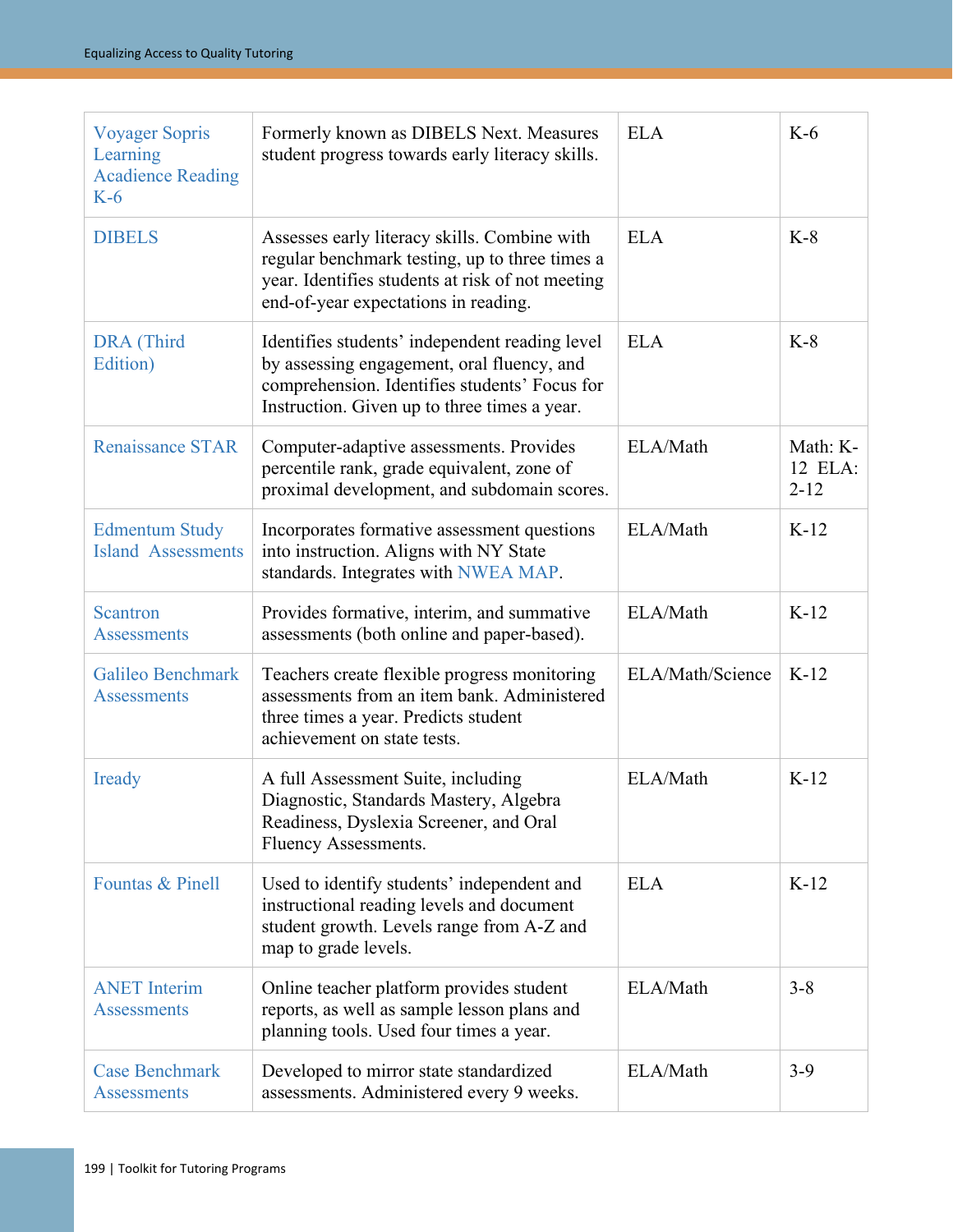| <b>ISTEEP-</b><br><b>Advanced Literacy</b><br><b>Assessment ELA</b> | Assesses student progress towards Common<br>Core Standards in ELA. Includes both<br>literature and informational texts.                                                    | <b>ELA</b>       | $4 - 9$   |
|---------------------------------------------------------------------|----------------------------------------------------------------------------------------------------------------------------------------------------------------------------|------------------|-----------|
| <b>Smarter Balanced</b><br><b>Assessments</b>                       | Interim and computer-adaptive summative<br>assessments. Designed according to<br>UDL/accessibility guidelines.                                                             | ELA/Math         | $3-8, 11$ |
| Cognia<br><b>Assessments</b>                                        | Previously known as Measured Progress.<br>Three assessments a year. Both interim and<br>formative assessments are available.                                               | ELA/Math/STEM    | $3 - 12$  |
| <b>NWEA - MAP</b><br>Growth<br><b>Assessments</b>                   | Measures student growth between each test.<br>Can be used up to four times per academic<br>year.                                                                           | ELA/Math         | $3 - 12$  |
| <b>Common Lit</b>                                                   | Interim reading assessment. Taken up to four<br>times a year.                                                                                                              | <b>ELA</b>       | $3 - 12$  |
| <b>MDTP</b>                                                         | Promotes and supports student readiness and<br>success in college math courses.                                                                                            | Math             | $9 - 12$  |
| <b>PSAT 8/9</b>                                                     | Predictive test that measures student academic<br>preparation and predicts future student<br>success on the SAT.                                                           | ELA/Math         | $8-9$     |
| <b>PSAT 10</b>                                                      | Predictive test that measures student academic<br>preparation and predicts future student<br>success on the SAT.                                                           | ELA/Math         | 10        |
| <b>SAT</b>                                                          | Predictive test that measures student academic<br>preparation and predicts future success in<br>college. Includes reading, writing/language,<br>math, and essay sections.  | ELA/Math         | $11 - 12$ |
| <b>ACT</b>                                                          | Predictive test designed to assess students'<br>core content knowledge and predict future<br>success in college. Includes English, math,<br>reading, and science sections. | ELA/Math/Science | $11 - 12$ |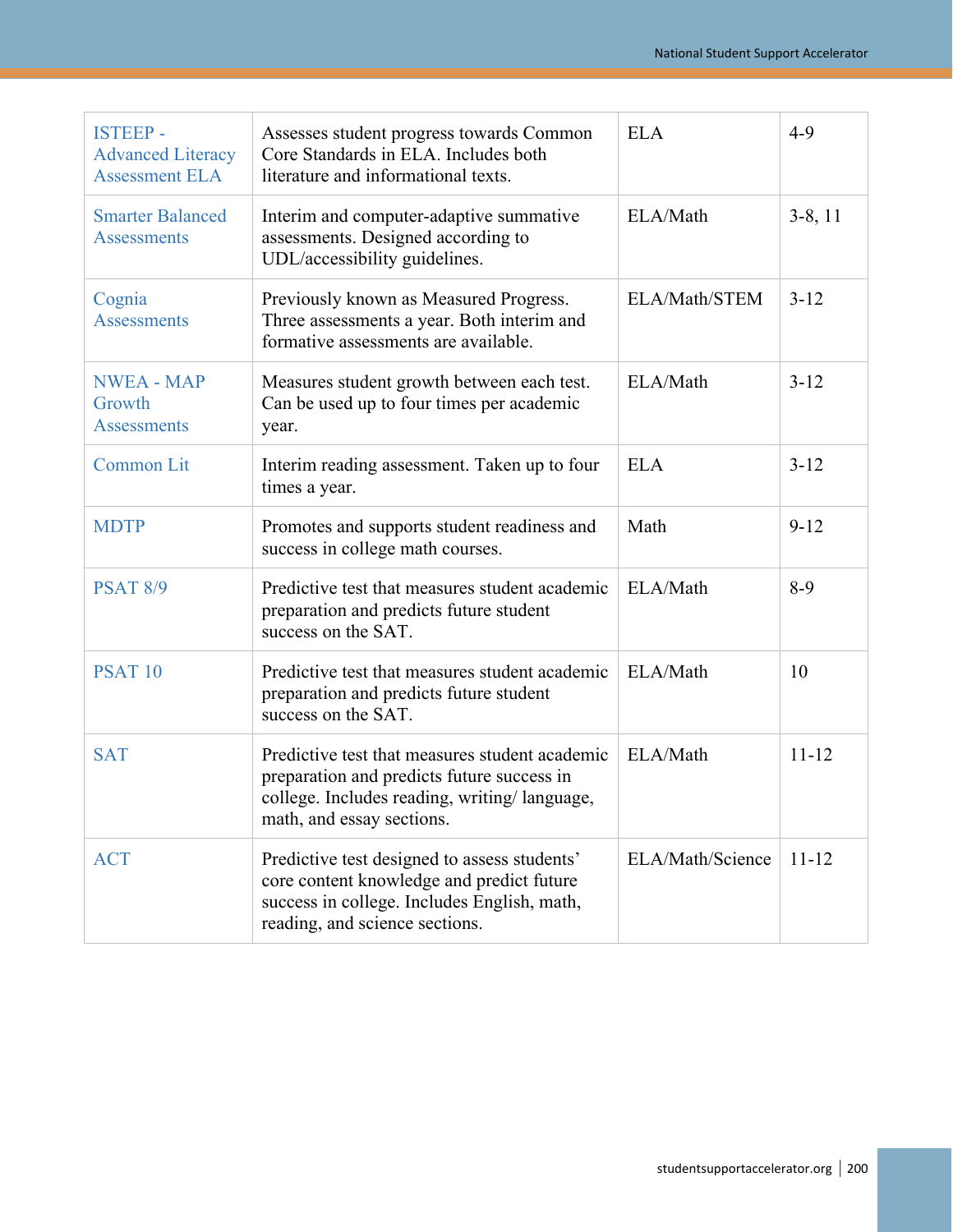# Performance Management Plan Template

<span id="page-22-0"></span>

| <b>Logic Model Elements</b><br>(Program Outputs and<br><b>Short Term Impact)</b> | Sub-Area   Measures | <b>Tool</b> | Data<br><b>Collection</b><br>Cadence | Performance<br><b>Expectation</b> |
|----------------------------------------------------------------------------------|---------------------|-------------|--------------------------------------|-----------------------------------|
|                                                                                  |                     |             |                                      |                                   |
|                                                                                  |                     |             |                                      |                                   |
|                                                                                  |                     |             |                                      |                                   |
|                                                                                  |                     |             |                                      |                                   |
|                                                                                  |                     |             |                                      |                                   |
|                                                                                  |                     |             |                                      |                                   |
|                                                                                  |                     |             |                                      |                                   |
|                                                                                  |                     |             |                                      |                                   |
|                                                                                  |                     |             |                                      |                                   |
|                                                                                  |                     |             |                                      |                                   |
|                                                                                  |                     |             |                                      |                                   |
|                                                                                  |                     |             |                                      |                                   |
|                                                                                  |                     |             |                                      |                                   |
|                                                                                  |                     |             |                                      |                                   |
|                                                                                  |                     |             |                                      |                                   |
|                                                                                  |                     |             |                                      |                                   |
|                                                                                  |                     |             |                                      |                                   |
|                                                                                  |                     |             |                                      |                                   |
|                                                                                  |                     |             |                                      |                                   |

[Download Performance Management Plan Template](https://studentsupportaccelerator.org/sites/default/files/Performance%20Measurement%20Plan%20Template%20-%20Template_0.pdf)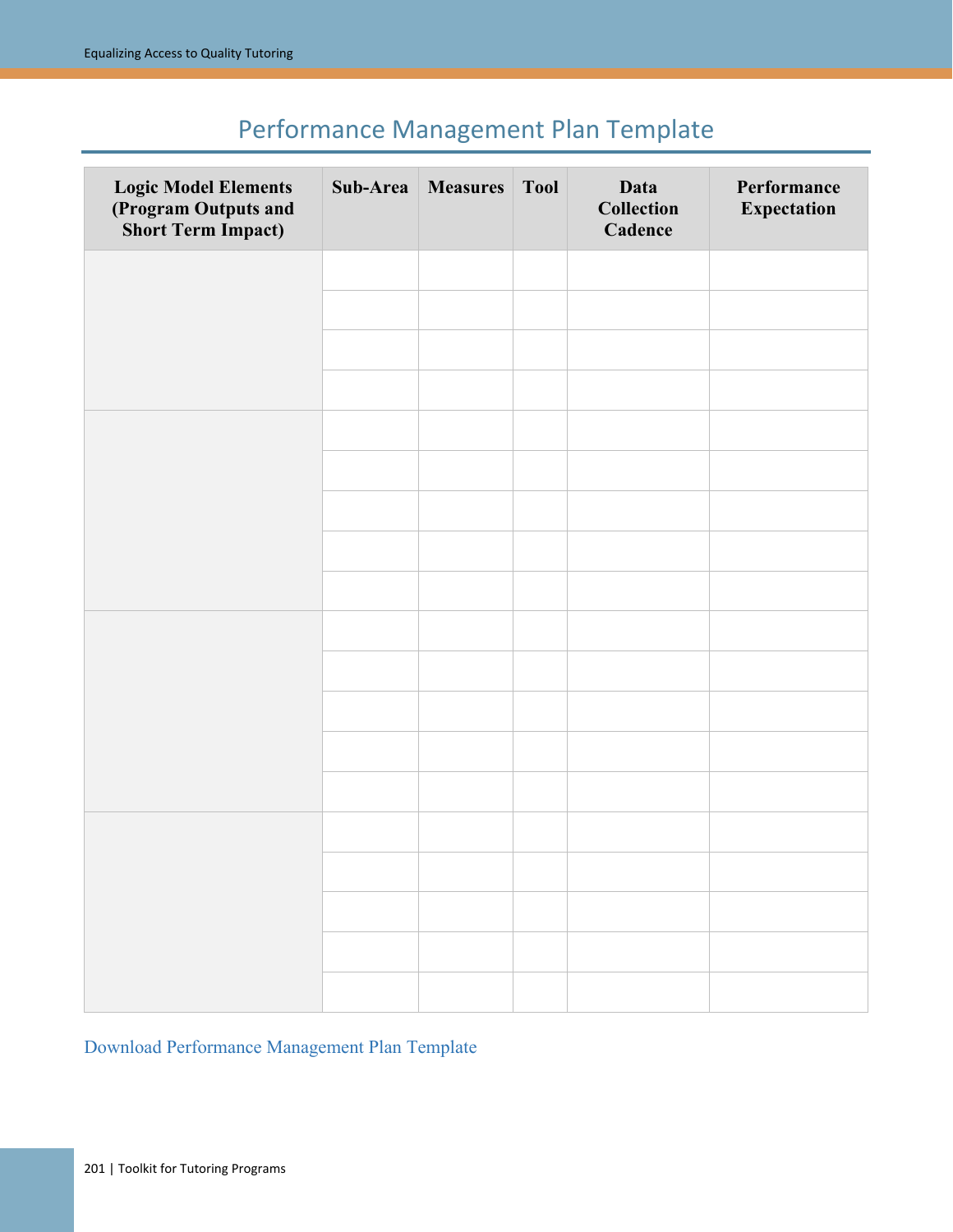## Student Data Privacy Guidance

#### <span id="page-23-0"></span>**What is data privacy?**

**Data privacy** refers to an individual's right to control how personal information about them is collected and used, particularly by digital systems. It consists of two elements: confidentiality and security. Confidentiality refers to restricting authorized collection, access, use, and transfer of an individual's personal data without their informed and

## **This tool is not legal advice**

Consult an attorney to ensure program compliance with all federal, state, and local laws.

affirmative consent. Security refers to keeping personal data effectively protected from unauthorized access by third parties. Both are necessary for maintaining data privacy.

#### **What is student data?**

In this document, student data refers specifically to students' **Personally Identifiable Information**, or **PII**, which is **any information that can be used to distinguish or trace an individual's identity** either directly or indirectly through linkages with other information. This second point about linkages with other information is key: while a student's surname, school, or grade level alone may not be enough to trace their identity, these three data points together can often uniquely identify a student. As a result, **any information your program collects about students, including information collected on educational apps, is Personally Identifiable Information (PII), and is subject to additional restrictions and regulations**.

#### **What kinds of Personally Identifiable Information (PII) might a tutoring program collect as student data?**

Any data about a student's identity that is particular to an individual student is PII. Types of PII/student data include:

- Students' Names
- Dates of Birth
- Parents' Names
- Home Addresses
- Home Languages
- Demographic Information
- School & Grade Level
- Education Records
- Class Schedules
- Special Needs (e.g. IEP Status)
- School ID Numbers
- Phone Numbers
- Email Addresses
- Online Usernames
- Cookies & Device Identifiers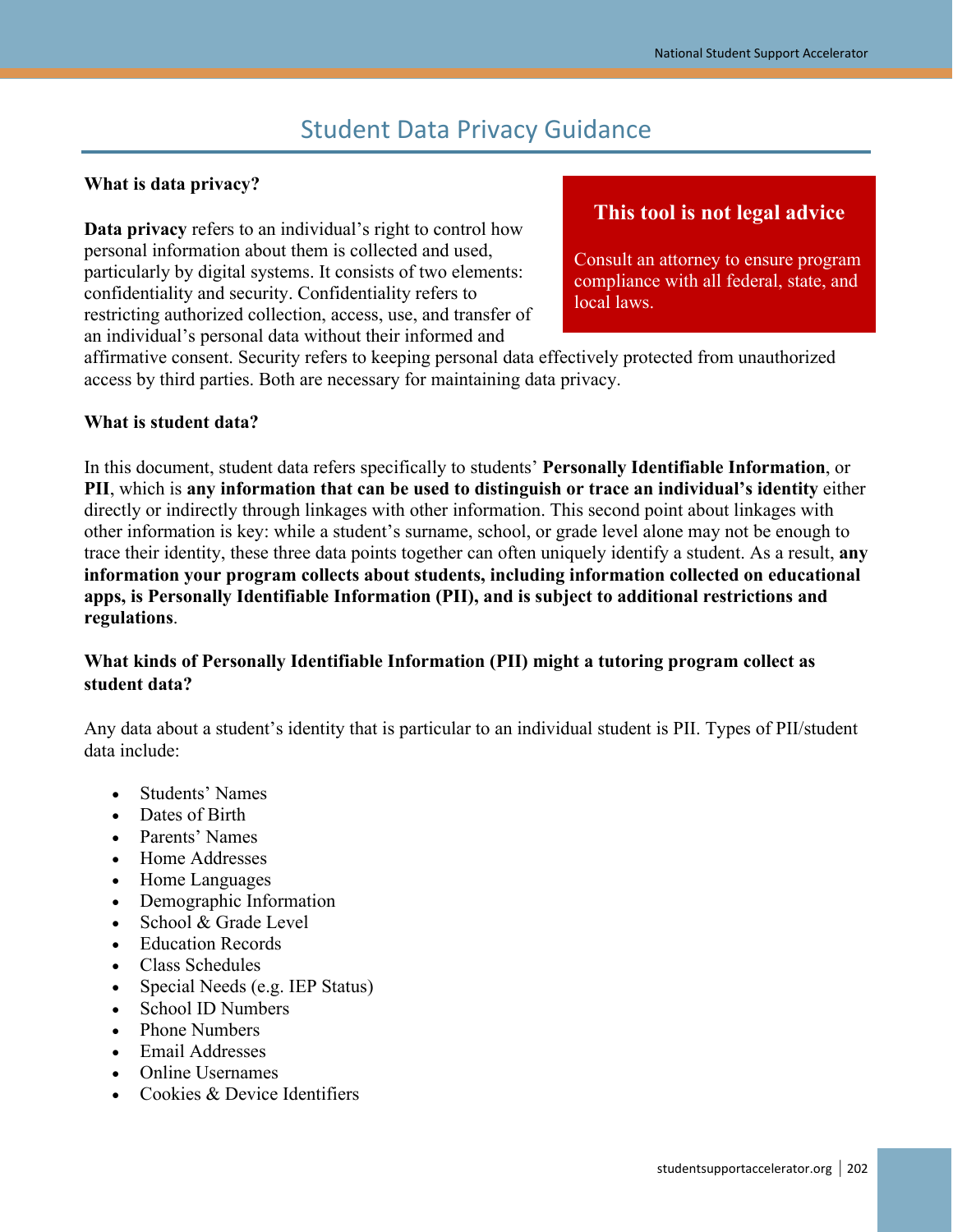In short, your program will collect a lot of data about your students. Keeping this data private is exceptionally important.

#### **Why does student data privacy matter?**

**Students have a right to privacy**. Tutoring programs that seek to become part of a student's educational support structure are asking students to trust them implicitly, and so your program must act in ways that preserve, even sanctify, that trust. But exposing students' personally identifiable information to unknown and untrustworthy third parties violates their trust. And collecting, accessing, using, or sharing student data without their (or their parents') written consent can expose your tutoring program to legal liability, so **consult an attorney** and spare no expense. **This tool is not legal advice!**

#### **Federal Government Resources**

Familiarize yourself with all resources available at [Studentprivacy.ed.gov,](https://studentprivacy.ed.gov/) especially the [Responsibilities of Third-Party](https://studentprivacy.ed.gov/resources/responsibilities-third-party-service-providers-under-ferpa) Service Providers (with a [flyer for contractors\)](https://studentprivacy.ed.gov/resources/contractor-responsibilities-under-ferpa-tri-fold) and [Virtual Learning](https://studentprivacy.ed.gov/resources/ferpa-and-virtual-learning-during-covid-19)  [during COVID-19.](https://studentprivacy.ed.gov/resources/ferpa-and-virtual-learning-during-covid-19) There is a helpful [Glossary,](https://studentprivacy.ed.gov/glossary#glossary-node-210) along with tools for [Protecting Student Data Privacy](https://studentprivacy.ed.gov/resources/protecting-student-privacy-while-using-online-educational-services-requirements-and-best)  [While Using Online Educational Services](https://studentprivacy.ed.gov/resources/protecting-student-privacy-while-using-online-educational-services-requirements-and-best) such as [Model Terms of Service.](https://studentprivacy.ed.gov/resources/protecting-student-privacy-while-using-online-educational-services-model-terms-service)

#### **What important federal laws govern student data privacy?**

While there is not yet a coherent federal law governing data privacy writ large, three key laws govern student data privacy.

**[FERPA](https://studentprivacy.ed.gov/node/548/) (Family Educational Rights & Privacy Act)**: Schools can only share data with you for educational purposes. FERPA protects the **access to** and **sharing of** a student's **education record**, which is all information directly related to a particular student as part of their education. It gives parents specific rights to their child's education records until the child turns 18, and restricts who else can access them. Most importantly for tutoring programs, FERPA contains a "**school official**" exception allowing **schools** to share student data with volunteers, companies, or other vendors (i.e. community- based organizations such as tutoring programs), but **only when used for educational purposes directed by the school**.

**[COPPA](https://www.ftc.gov/tips-advice/business-center/guidance/complying-coppa-frequently-asked-questions-0) (Children's Online Privacy Protection Act)**: Only use data for educational purposes, and obtain consent first. COPPA requires organizations to **have a clear privacy policy, provide direct notice to parents**, and **obtain parental consent before collecting any information** from children under 13. Teachers and other school officials are authorized to provide this consent on behalf of parents for use of an educational program, but **only for use in the educational context**. This means the organization can only collect personal information from students for its **specified educational purpose**, **keep it only as long as necessary** for that purpose, and use it for **no other commercial purpose**.

**[PPRA](https://studentprivacy.ed.gov/content/ppra) (Protection of Pupil's Rights Amendment)**: Let parents opt-out of any student surveys about sensitive topics. The Protection of Pupil Rights Amendment (PPRA) is a federal law that affords certain rights to parents of minor students with regard to **surveys that ask personal questions**. Schools must be able to show parents any of the survey materials used, and must obtain **written consent from parents** for any surveys that deal with the following sensitive categories: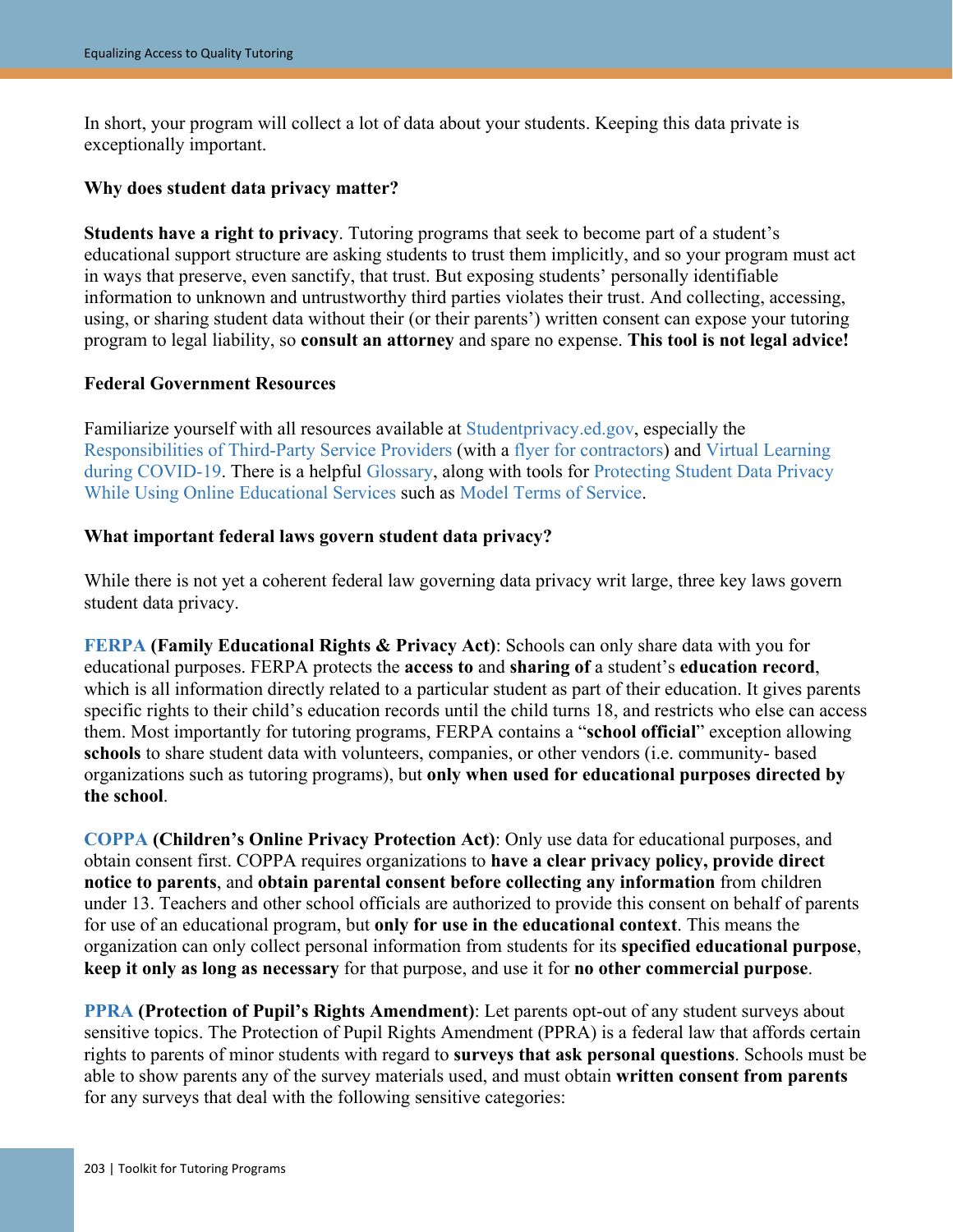- Political affiliations;
- Mental and psychological problems potentially embarrassing to the student and their family;
- Sex behavior and attitudes:
- Illegal, self-incriminating, anti- social, and demeaning behavior;
- Critical appraisals of other individuals with whom respondents have close family relationships;
- Legally recognized privileged or analogous relationships, such as those of lawyers, physicians, and ministers;
- Religious practices, affiliations, or beliefs of the student or student's parent; or
- Income (other than that required by law to determine eligibility for participation in a program or for receiving financial assistance).

#### **Confidentiality Guidance: Proactive Measures for Programs to Take**

Keeping student data private requires robust confidentiality practices. Confidentiality requires both clear systems and aligned everyday practices. The list below suggests baseline expectations for both, particularly for avoiding common pitfalls. It is not exhaustive, nor is it a replacement for legal advice from an attorney, but it offers some basic advice.

- **Build Confidentiality into your Systems and Structures**.
	- o Familiarize yourself with all federal, state, local, and even partner district- or school-level policies.
	- o Create an exhaustive internal data policy that outlines guidance for how employees can use student data.
		- Consider starting with the [Student Privacy Pledge](https://studentprivacypledge.org/privacy-pledge/) as a fundamental baseline for your policy.
		- Create a public-facing privacy policy with legal advice and guidance from an attorney.
		- Include clear guidance for how and when to share data, e.g. how to ensure emails are encrypted.
		- Dedicate time and resources to ensure that all student data you collect is stored securely.
		- Include a detailed [Data Breach Response Policy](https://studentprivacy.ed.gov/resources/data-breach-response-checklist) for what to do if something goes wrong.
	- o Train all program staff, including tutors, on data privacy legal requirements and program expectations.
		- Establish norms of confidentiality with explanations of the exceptions (e.g. [Mandated Reporting\)](https://studentsupportaccelerator.org/tutoring/tutors/screening-expectations#tools).
	- o Outline data sharing agreements with school staff clearly in a signed [Memorandum of](https://studentsupportaccelerator.org/tutoring/learning-integration/stakeholder-engagement#tools)  [Understanding.](https://studentsupportaccelerator.org/tutoring/learning-integration/stakeholder-engagement#tools)
		- Clearly state which educational apps have been approved and how they will be used for tutoring.
	- $\circ$  Create handbooks for families in plain language that outline what data you will collect, how the data will be used, who can access the data, with whom it can be shared, and what families' rights are under the law.
		- Best practices include translating it into common home languages and asking for signed approval.

#### • **Maintain Confidentiality in Everyday Practice**.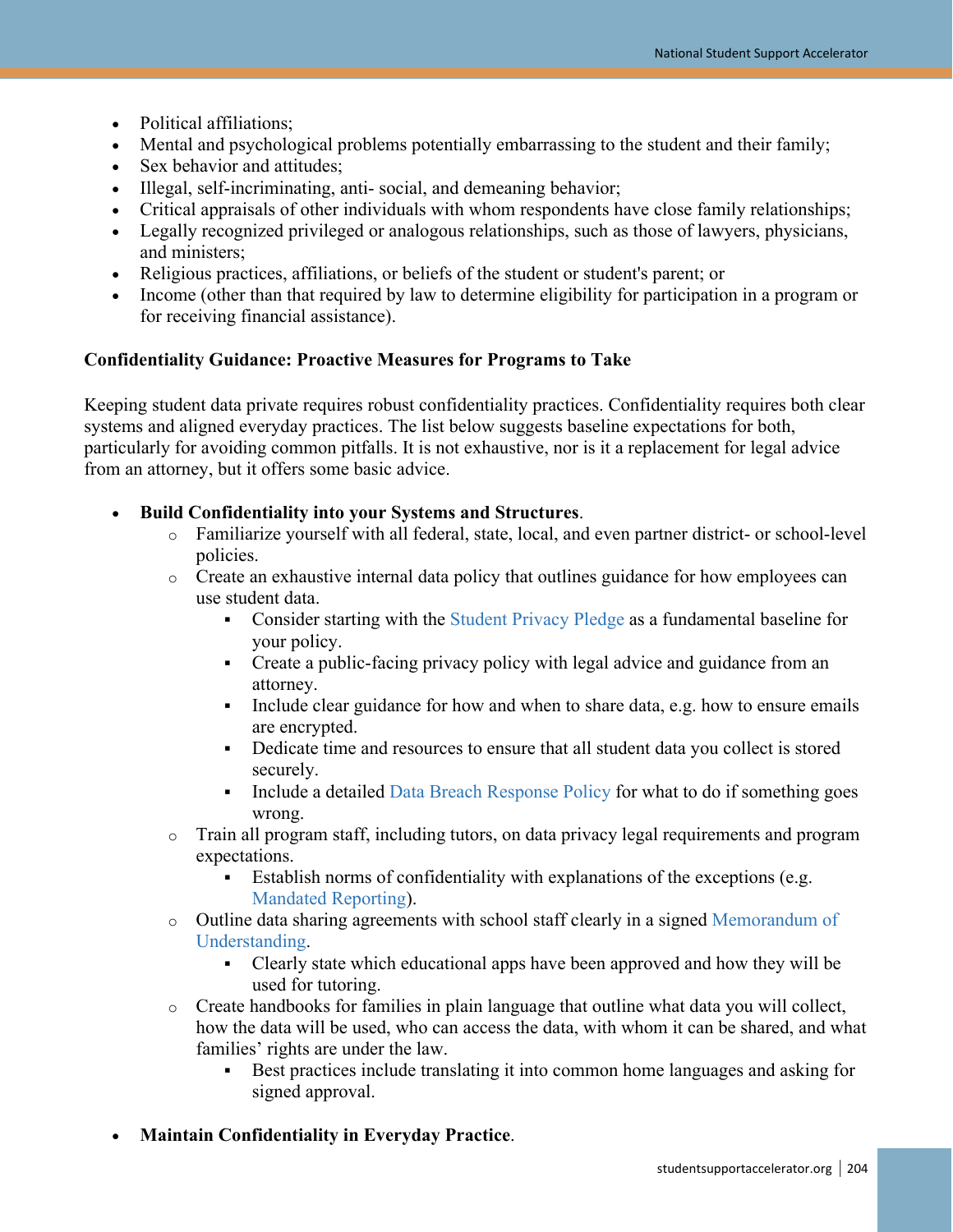- o Hold tutors and program staff accountable for expectations about responsible use of student data.
- o Be transparent with students about why you need (or want) whatever information you ask them for.
- o Verify identities before sharing any information about a student. For example, do not reveal information about a student over phone or text message, even to a phone number you have on file for their parent or legal guardian, before first confirming that you have the right number and have reached the right person.
- o Whenever feasible, communicate with students and parents through end-to-end encrypted protocols.
- o Whenever feasible, block all online tracking and advertising on any devices you require students to use.
- o Never require students to use software that tracks or targets them with personalized ads (e.g. personal Gmail or YouTube accounts). If software is important enough to require it, get an enterprise or education edition.

#### **Security Guidance: Common Mistakes for Users to Avoid**

Keeping student data private requires strong digital security practices. This list will help you avoid common mistakes that can leave your students' data vulnerable to online attackers. Both program staff and tutors should follow these guidelines. This list is not exhaustive, nor is it a replacement for hiring an information security expert, but it offers some basic advice.

- **Physical Device Security:** Keep your devices under your control, or else you cannot secure the data on them.
	- o **Set up Mobile Device Management (MDM) for your program's equipment**. This not only helps keep software up-to-date and secure, but also enables location tracking and remote data wipes of lost devices.
	- o **Use a dedicated device for work**. Don't recreationally browse the web on devices that have student data.
	- o **Don't leave a device unattended without logging out or locking it**. This applies regardless of location. If you use a device to access student data, lock it when you step away, and log back in when you return.
	- o **Don't write down login credentials**. A sticky note on your monitor is not secure information storage. And if your login credentials are not kept secure, neither is any of the data that you use them to access.
- **Password Security**: Use long and unique passwords, and keep them to yourself.
	- o **Don't rely exclusively on passwords**. Getting them right is hard. Use 2-factor authentication if possible.
	- o **Don't use weak passwords**. Weak passwords are:
		- **Short**: Any password shorter than 10 characters is essentially worthless, because an automated attack can guess it instantly. Long passwords are strong passwords, and best of all are memorable multi-word passphrases. 16 characters is a safe balance between convenience and actual security.
		- **Reused**: Never reuse passwords. Your password on one service should be completely different from your password on any other service. This prevents a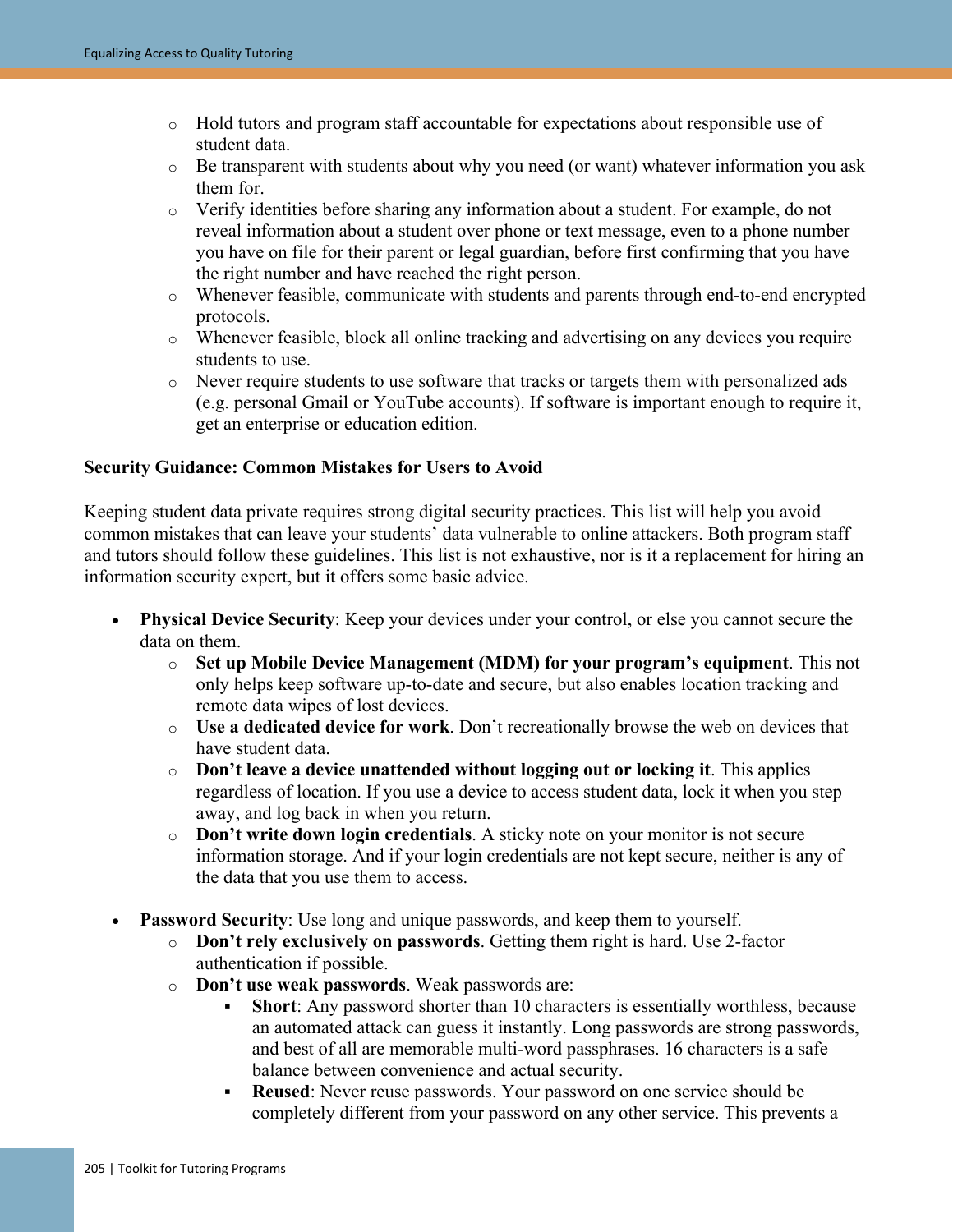cascade failure where a security breach in any one service compromises all your accounts across every service. It is highly recommended to use password manager software to create and securely store a unique password for every service.

- **Commonplace:** Avoid common words. Words that many people typically use as passwords, like "Password1!" or any permutations of it, are never safe to use. These passwords will be among the very first guesses an automated attack will make, and as a result will be compromised instantly.
- o **Don't share login credentials**. Common mistakes here include:
	- **Multi-person accounts**: No two people should use the same username and password to log in to a service. Do not share your account credentials with colleagues, and do not let them share theirs with you. Sharing accounts compromises both security and accountability if things go wrong.
	- **Saving students' passwords**: Your students' passwords are theirs, not yours. While it may be tempting to record student passwords in a spreadsheet for convenience, that spreadsheet becomes a high-value target. If it gets compromised, so does every student account. And since they may have reused their passwords elsewhere, their personal accounts may now be compromised too.
	- **Falling for phishing**: Only enter your password into the actual login page for that service. Check the URL, and watch out for unsolicited emails with links to similar-looking web pages that ask you to log in. Report any such emails, and do not enter your credentials into any fake login pages!
- **Digital Systems Security**: Keep all student data inside your secure system, or else all its security is meaningless.
	- o **Don't save student data to personal/shared devices**. If you must use a shared device, use incognito or private browsing, log out of all accounts afterwards, and don't download student data to the device itself.
	- o **Don't save student data to flash drives**. Use enterprise-grade cloud storage to sync data across devices.
	- o **Don't save student data to personal email or cloud storage accounts (e.g. Gmail & Google Drive)**. Because they are used for data harvesting, consumer-grade accounts lack adequate privacy protections.
	- o **Don't make shared documents publicly accessible**. "Anyone with the link" is never the right choice for sharing any student data. Restrict document access to specific users, or at least to your own organization.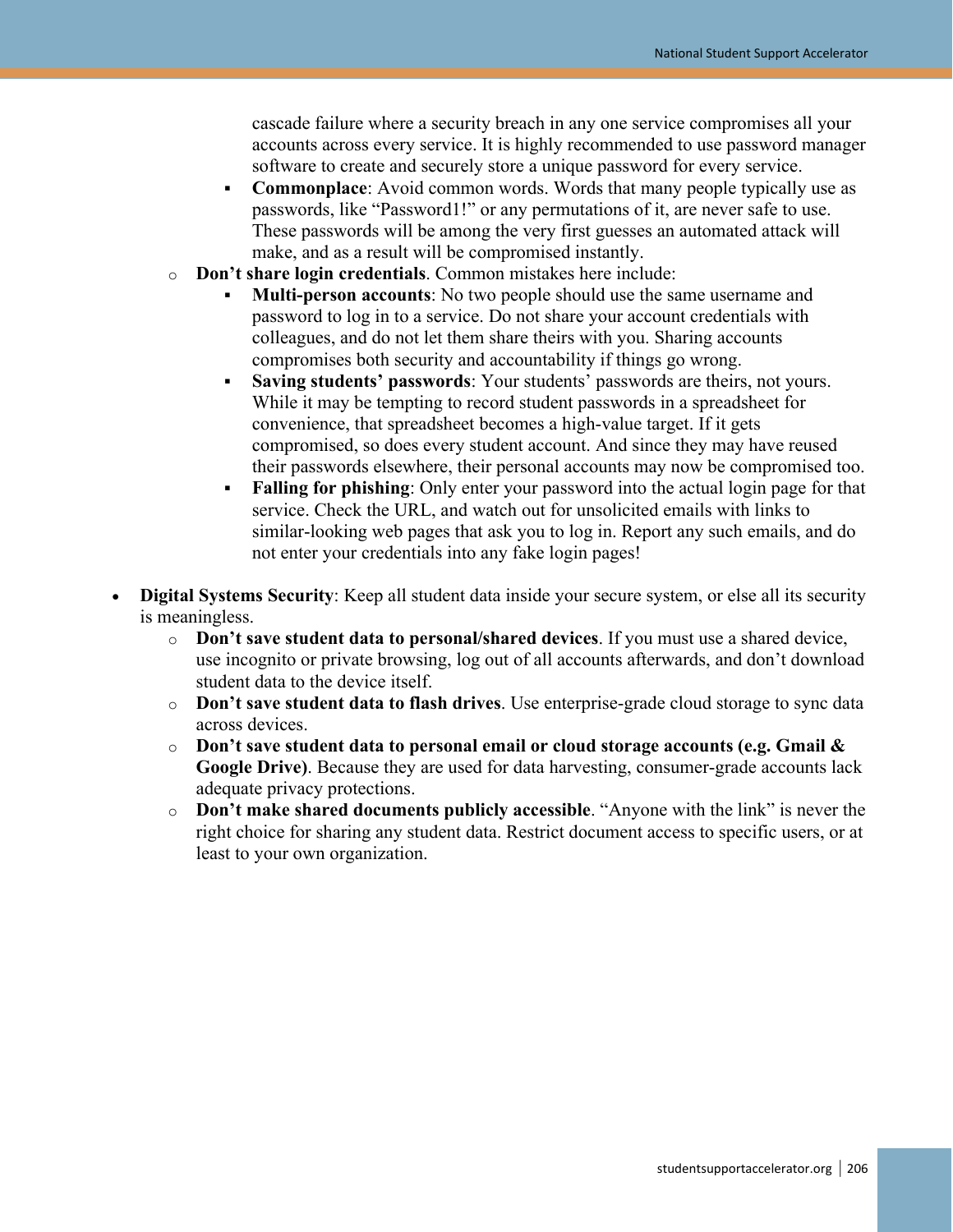## Performance Measurement Plan

#### **What is a Landscape Analysis?**

A Landscape Analysis outlines the strengths, resources, and needs of a particular community. It provides a framework for designing a service and ensuring that it is embedded directly in the needs of the community.

#### **Why should you conduct a Landscape Analysis?**

Prior to starting any type of community program — whether a tutoring program or any other service you should confirm that there is a need and a desire for the proposed program in the community you aim to serve. The information you gather through a Landscape Analysis will allow you to thoroughly map these community needs and desires, ensuring that they remain paramount when you design your program, set priorities, and make strategic decisions. A Landscape Analysis will enable your program to keep the actual needs of the community in mind at all times, rather than your own hypotheses about its needs. Doing this essential groundwork will aid in designing an effective tutoring program that the whole community values.

#### **Who should be considered in a Landscape Analysis?**

While there are no strict limits regarding who can be involved, here is some basic guidance about whose needs should be prioritized:

- Students and families who will likely benefit from the tutoring program. Ensure that you hear from a wide range of voices so that you can holistically understand the needs of the community of potential beneficiaries.
- Other stakeholders beyond students and families, such as teachers and school administrators, who will have a solid expert understanding of students' needs for additional tutoring services.
- Other community members, or like-minded organizations that have a history operating in the community and can help you to carry out the assessment itself or assist with program design planning.

#### **How do you conduct a Landscape Analysis?**

The qualitative and quantitative data you collect will help you define your tutoring program's necessary inputs, benchmark outputs, and desired impact. Here are some of the sources from which you may want to collect information:

• Interviews & Focus Groups: Solicit direct input from both the beneficiaries of tutoring (families and students) as well as other stakeholders (such as school administrators and teachers) to understand what needs they observe and experience. This will help you understand students' academic context and where a tutoring program might fit in.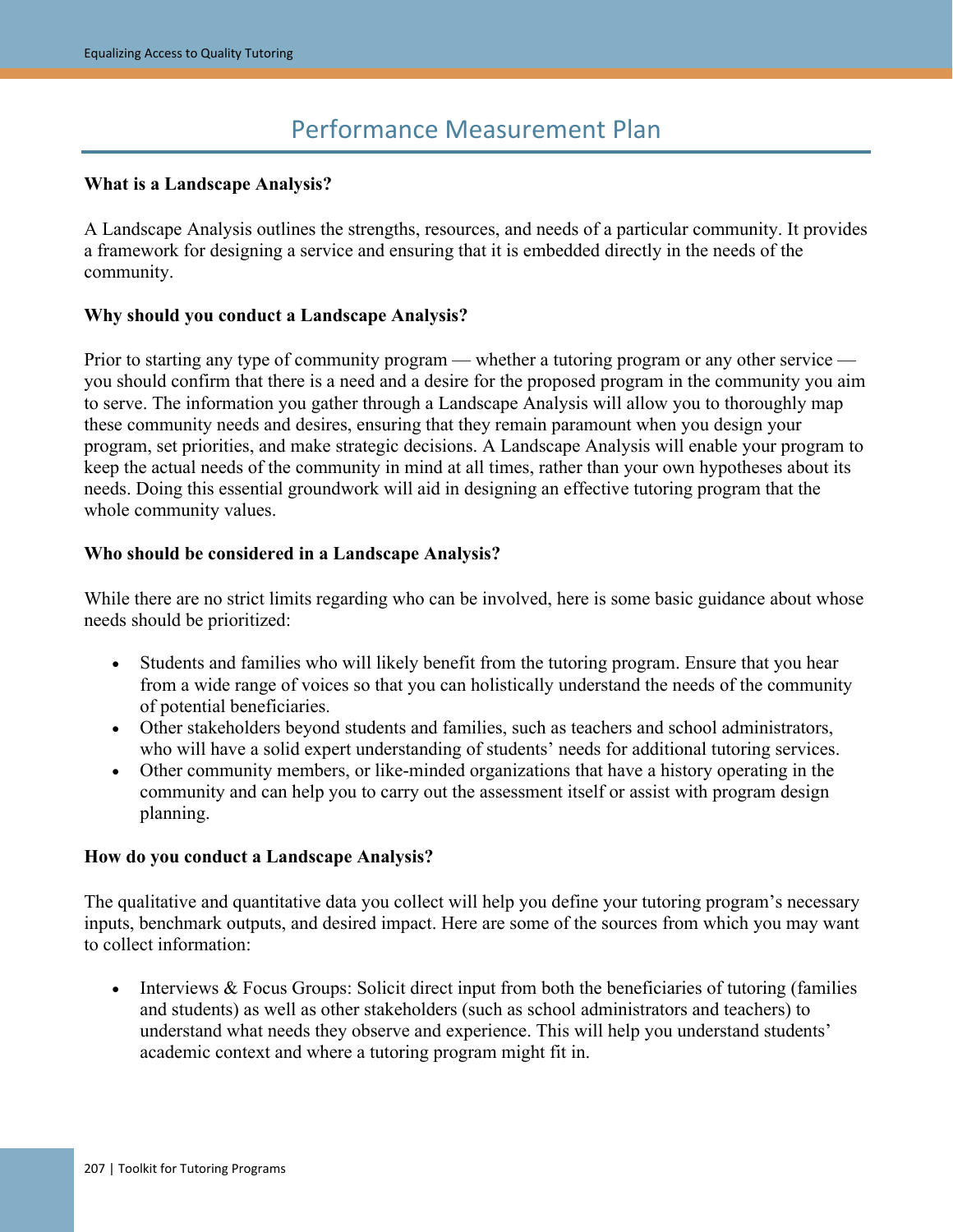- Public Forums: Seek out public forums already happening that relate to the needs you have identified. Attend local school board meetings and other community gatherings to better learn the local political landscape.
- Observations: Directly observe and speak with those on the front line. Visit tutoring programs or similar services that already exist and see what they look like in action.
- Needs Surveys: Collect an easily-parsed set of data points by having community members rate proposed services and answer a few open-ended questions to help you understand the aggregate needs of the community.
- Existing Quantitative Data: Review and synthesize available data from sources such as: research studies that have already been conducted (e.g., recent research related to learning loss); publicly available resources such as US Census data about the community; and local school district records on student achievement and graduation rates.

#### **Analyzing Your Findings**

As you analyze findings, look for trends. Consider the following:

- Strengths: What are the existing assets of this community?
	- o For example, you may find that the community already has robust services for literacy programs in early elementary school that have supported students both in school and, with family participation, at home.
- Gaps: Where is something missing from this community's support structures?
	- o Identifying gaps will help you design your tutoring program to fill them. For example, you may find that there are limited programs or services available to students who struggle in math in the secondary setting. If so, this may be where tutoring would be most beneficial.
- Needs: What specific problems and unmet needs has this community shared?
	- o For example, you may have heard that there is a lower rate of involvement in after-school programs in secondary settings due to time constraints for youth that have taken on parttime work. This can help inform the design of your program. How will you ensure tutoring is available to students at a time when they can actually be involved?
- Opportunities: What specific resources in this community can you leverage to help solve its problems?
	- o For example, you might learn that there are many university students in the area who have interest in working in the community, but there is no formal relationship between the school district and the local university. Your tutoring program could bridge this gap and leverage this local talent; accessing low-hanging fruit like this will help your program meet community needs efficiently.
- Threats: What are some potential threats to your program that you will need to consider?
	- o For example, you might learn that another tutoring program is starting up in the community or that state policy was just enacted that requires tutoring to be done by certified teachers. Identifying and taking into consideration any threats will help you both design and pitch your program.

#### **Sharing Your Findings**

You should produce a simple report you can use to present your findings both to the community and to additional stakeholders (such as funders). This report can serve as a summarizing tool to help you